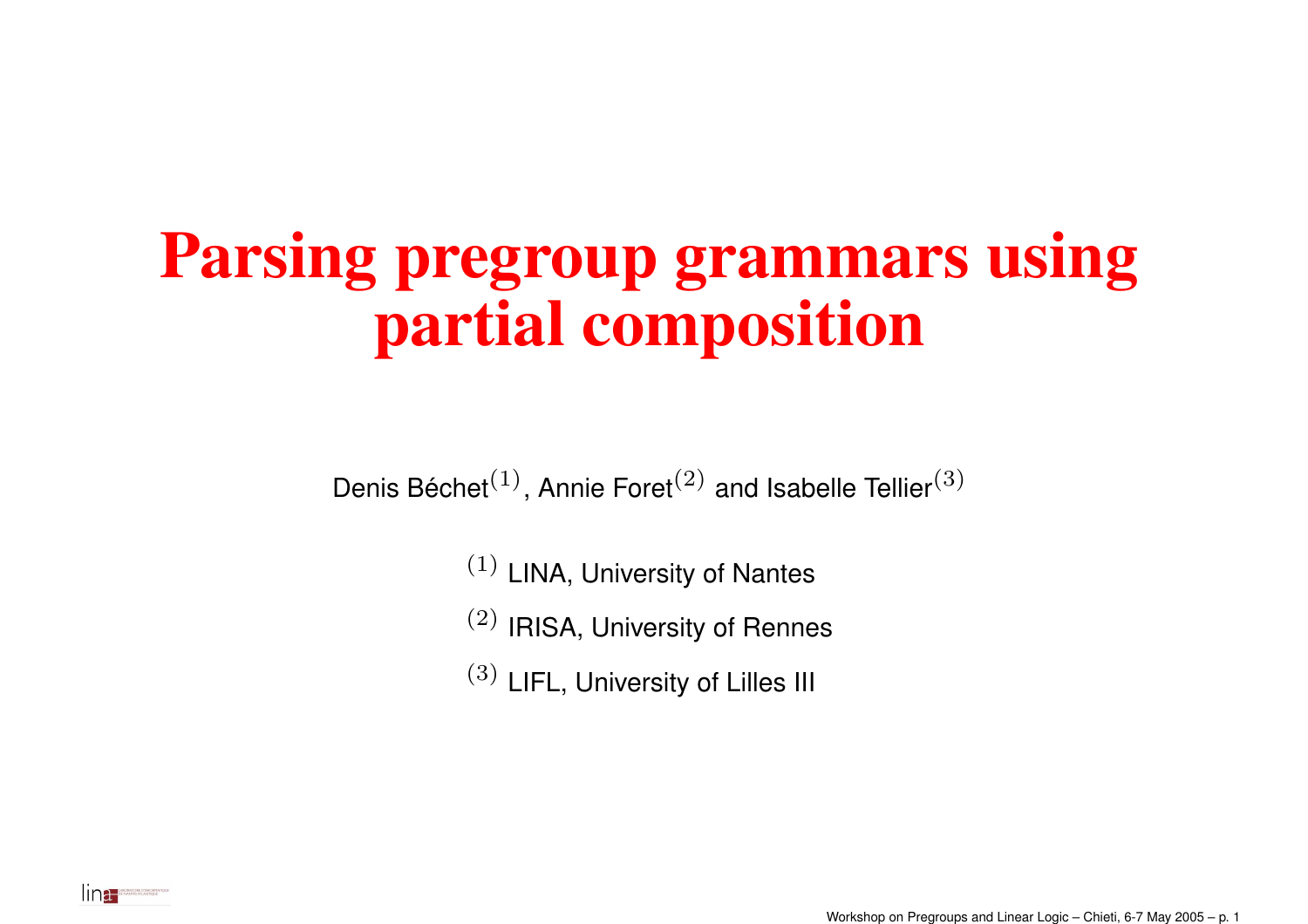## **Parsing with word separation**

Parsing of "whom have you seen ?"  $(q' \leq_{Pr} s)$ 

whom have you seen  $q'\mathit{o}^{ll}q^{l} \quad qp_{2}^{l}\pi_{2}^{l} \quad \, \pi_{2} \quad \quad p_{2}\mathit{o}^{l}$ 

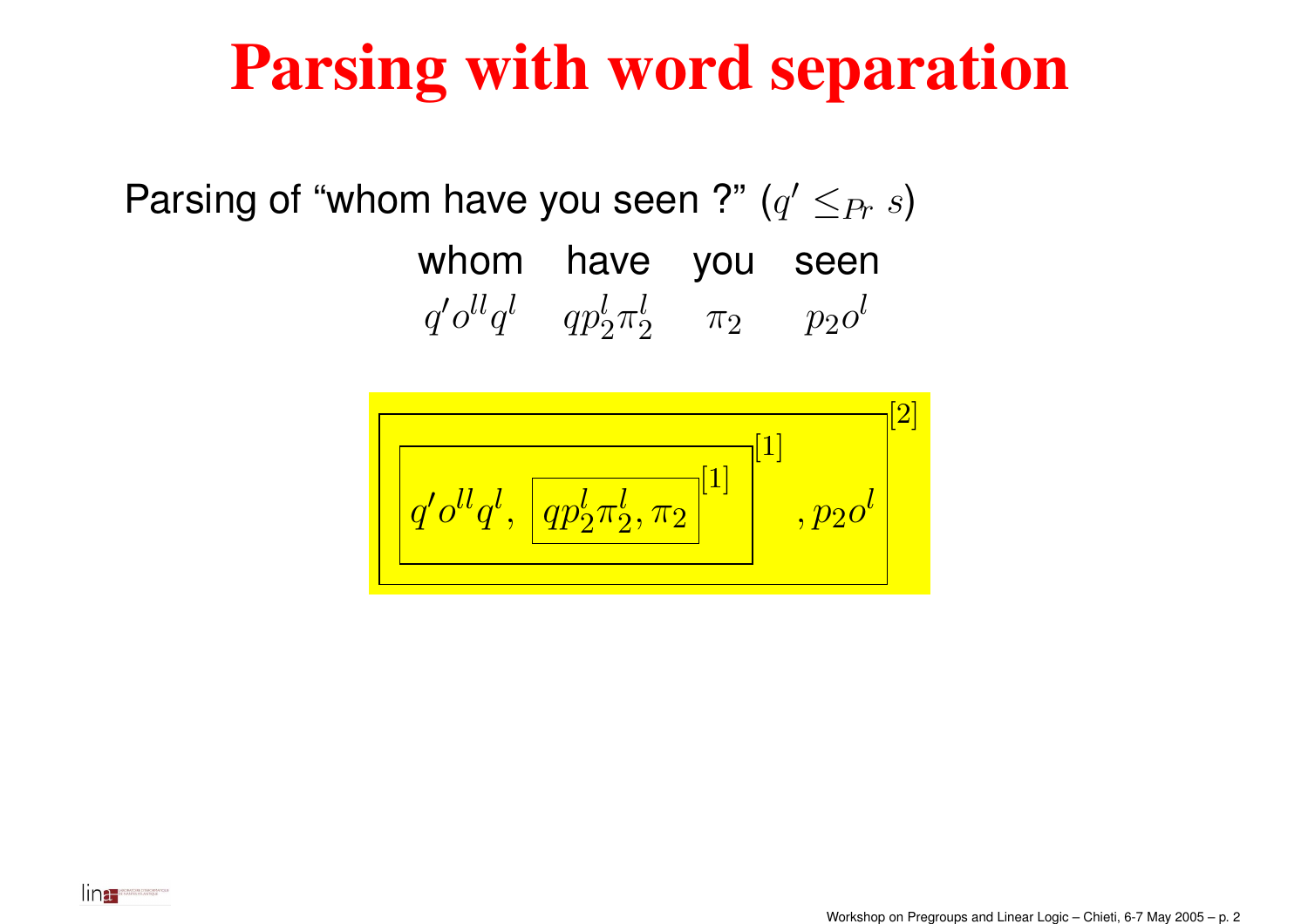#### **PLAN**

#### **Introduction**

#### **Background**

- **•** Free pregroup
- Pregroup grammar and language
- **Parsing**
- **Parsing with word separation** 
	- **•** Rewriting
	- **•** Partial composition
	- Majority partial composition
- **Conclusion**

INCREASED DESCRIPTION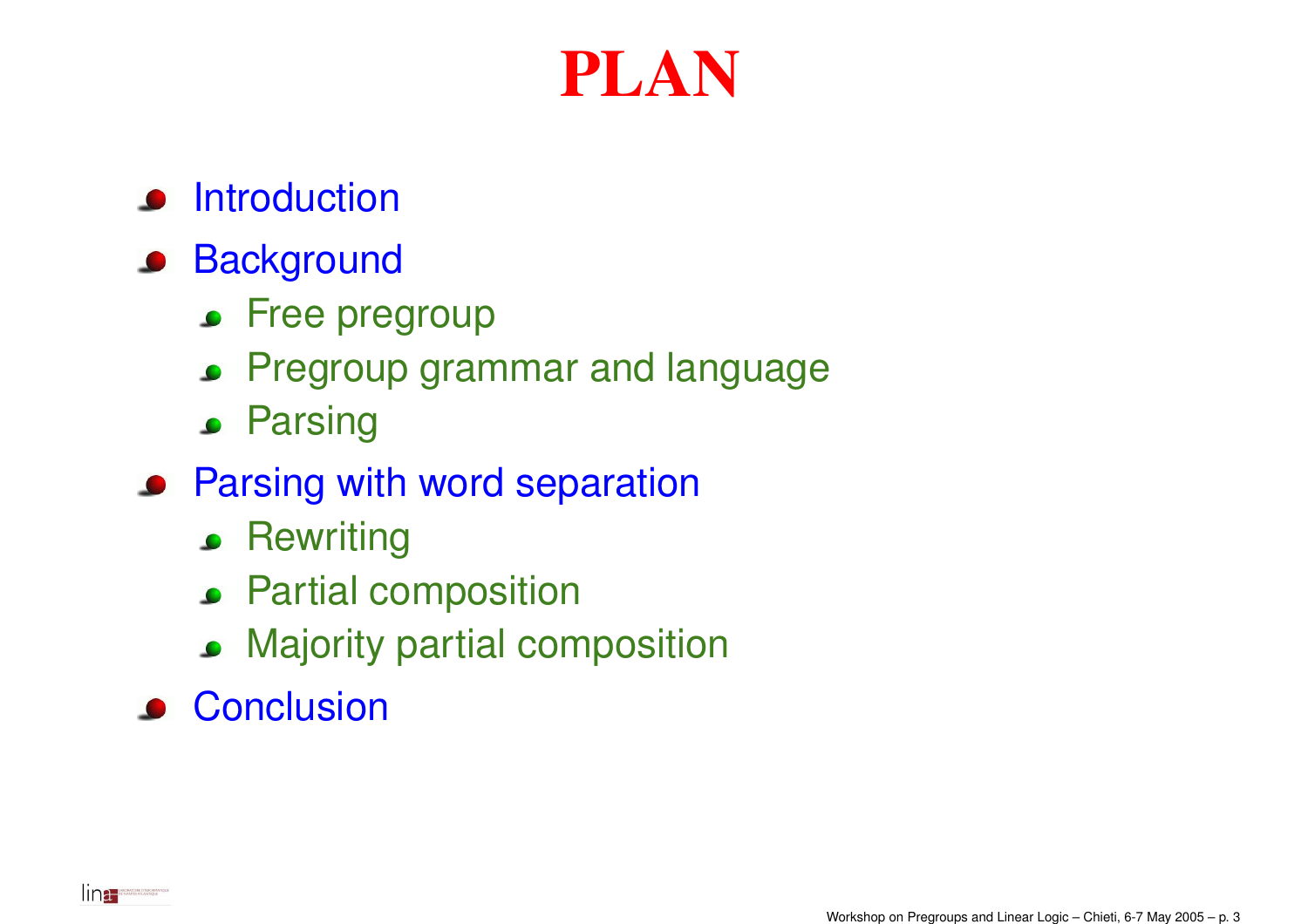## **Free pregroup**

$$
\frac{1}{p^{(n)} \le p^{(n)}} (Id) \qquad \frac{X \le Y \quad Y \le Z}{X \le Z} (CUT)
$$

$$
\frac{XY \le Z}{Xp^{(n)}p^{(n+1)}Y \le Z} \left( A_G \right) \quad \frac{X \le YZ}{X \le Yp^{(n+1)}p^{(n)}Z} \left( A_D \right)
$$

$$
\frac{Xp^{(k)}Y \le Z}{Xq^{(k)}Y \le Z} (IND_G) \qquad \frac{X \le Yp^{(k)}Z}{X \le Yq^{(k)}Z} (IND_D)
$$
  
 
$$
q \le_{Pr} p \text{ if } k \text{ is even or } p \le_{Pr} q \text{ if } k \text{ is odd}
$$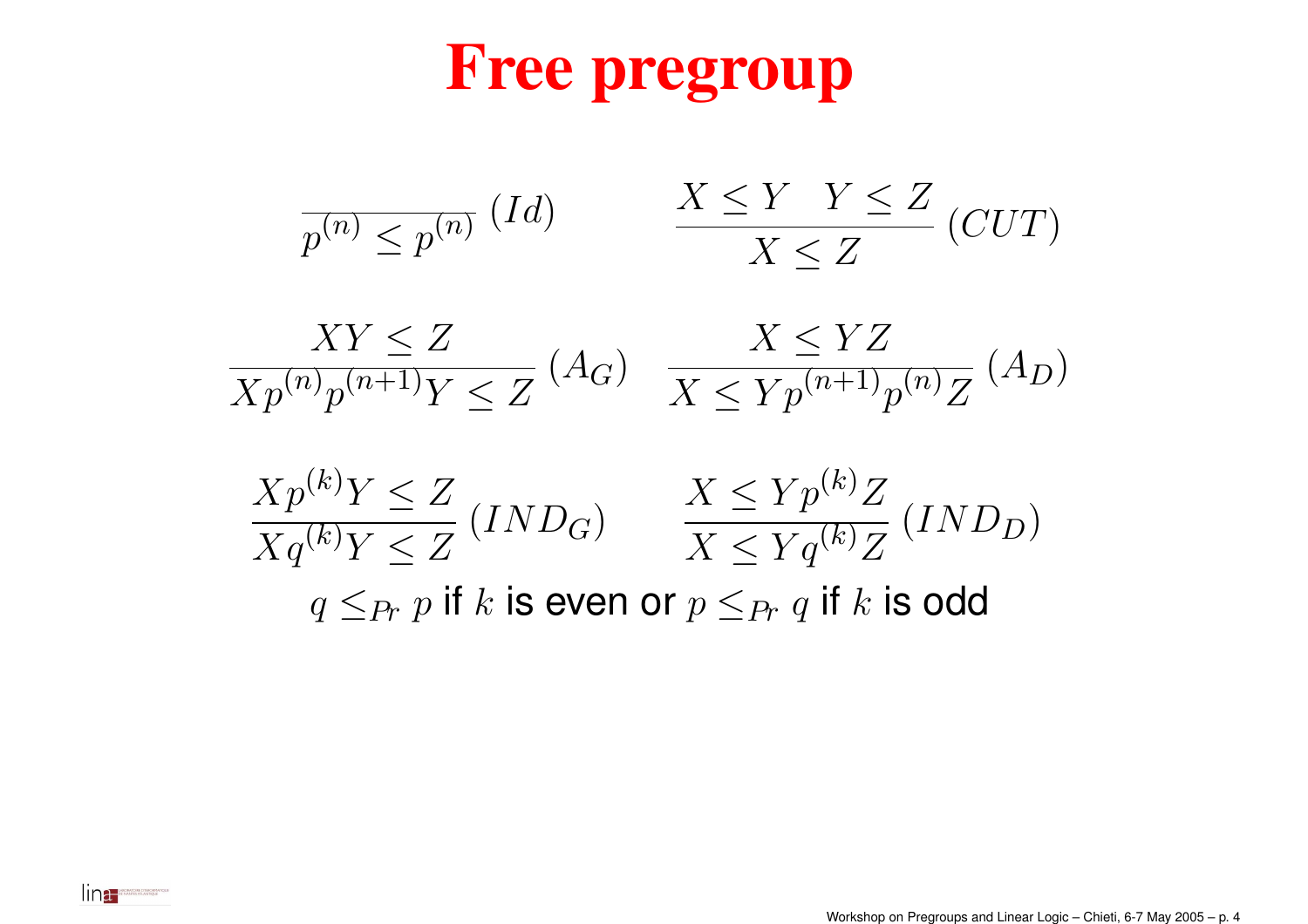## **Free pregroup grammar and language**

- A grammar  $G = (\Sigma,(Pr,\leq_{Pr}),I,s)$  :
	- $\Sigma$  finite alphabet
	- $\bullet$  ( $Pr$ ,  $\leq$ ) finite partially ordered set (primitive types) that defines free pregroup  $(T_p, \leq_{T_p})$
	- $I \subset \Sigma \times Tp$ , a lexicon, assigns a finite set of types to each  $c \in \Sigma$
	- $s \in Pr$  is a primitive type for correct sentences
- The language  $\mathcal{L}(G) \in \Sigma^+$ :

 $v_1 \cdots v_n \in \mathcal{L}(G)$ iff

for  $1\leq i\leq n,$   $\exists X_{i}\in I(v_{i})$  such that  $X_{1}\cdots X_{n}\leq_{Tp} s$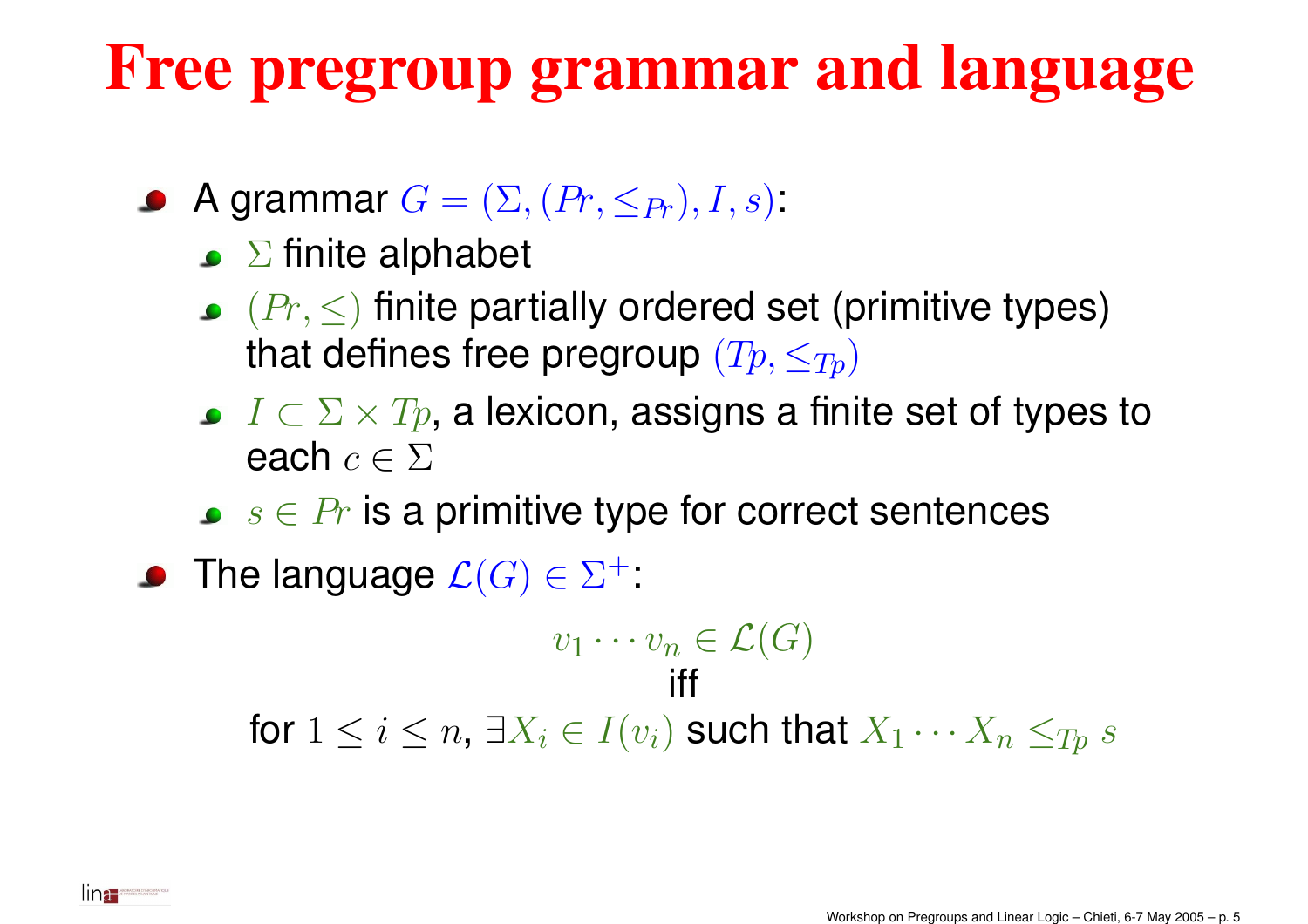## **Parsing using rewriting (1)**

Because s is a primitive type,  $v_1 \cdots v_n \in \mathcal{L}(G)$  iff for  $1\leq i\leq n,$   $\exists X_{i}\in I(v_{i})$  and  $\exists s^{\prime}\in Pr$  such that:

$$
\begin{cases} X_1 \cdots X_n \xrightarrow{(1)^*} s' \\ s' \leq_{Pr} s \end{cases}
$$

 $(1)^*$  $\xrightarrow{(1)^*}$  : the reflexive and transitive closure of  $\xrightarrow{(1)}$ :

$$
X p^{(n)} q^{(n+1)} Y \xrightarrow{(1)} XY
$$

if  $q\leq_{Pr} p$  and  $n$  is even or if  $p\leq_{Pr} q$  and  $n$  is odd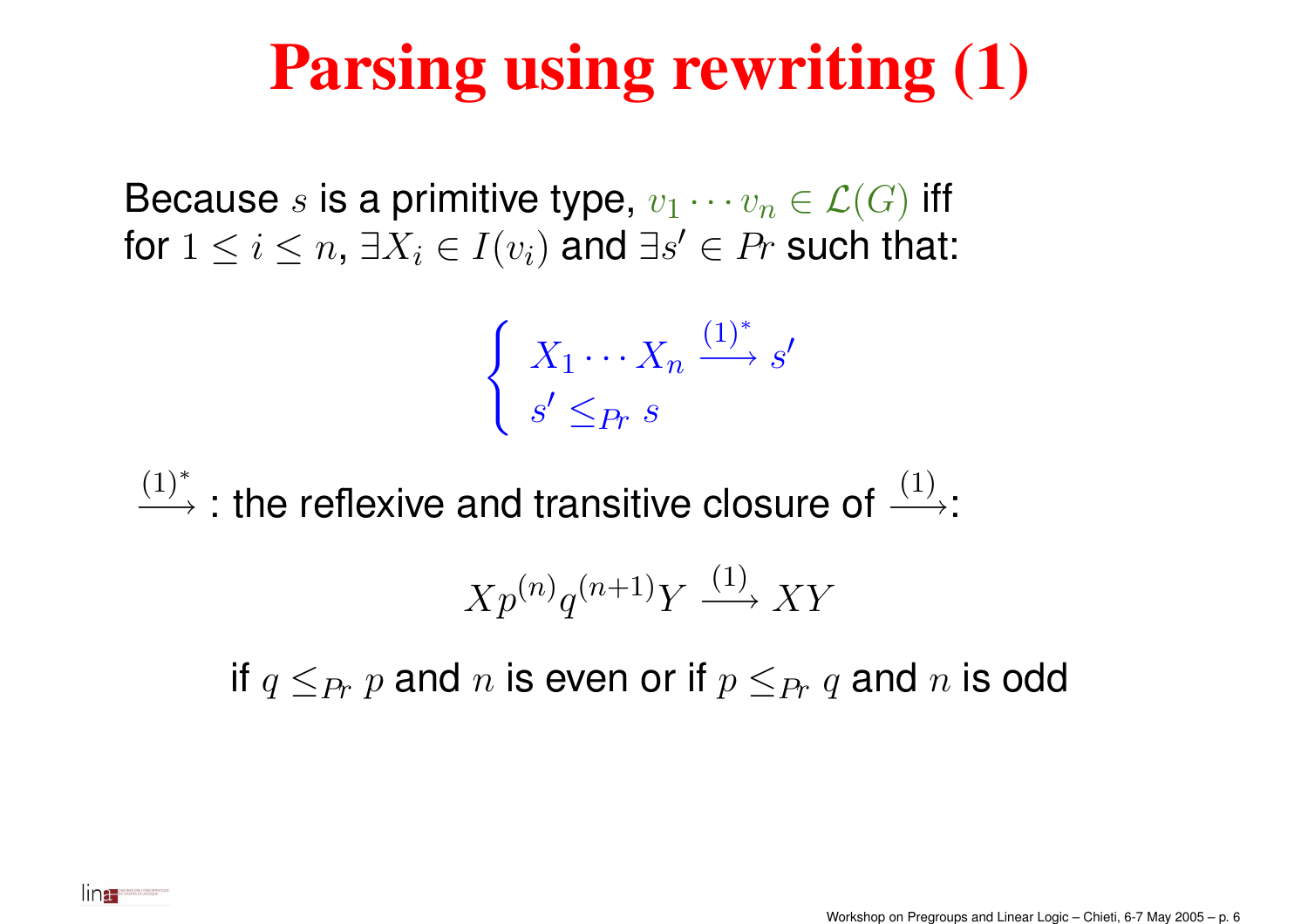## **Parsing using rewriting (1) : example**

Parsing of "whom have you seen ?"  $(q' \leq_{Pr} s)$ whom have you seen  $q'\mathit{o}^{ll}q^{l} \quad qp_{2}^{l}\pi_{2}^{l} \quad \, \pi_{2} \quad \quad p_{2}\mathit{o}^{l}$  $q'o^{ll}q^lq^lq^lq^l\pi_2^l\pi_2^1p^lq^l \xrightarrow{(1)} q'o^{ll}p^l_2\pi_2^l\pi_2^1p^lq^l$  $(1)$ −→ $\stackrel{\scriptscriptstyle 1)}{\rightarrow} q' o^{ll} p_2^l p_2^{\scriptscriptstyle 1} o^l$  $(1)$  $\longrightarrow q'$ <sup> $ll$ </sup> $o$ <sup> $ll$ </sup> $o$ <sup> $ll$ </sup> $o$ <sup> $l$ </sup>  $(1)$  $\longrightarrow q'$ and  $q' <_{P_r} s$ 

ina **Experimental**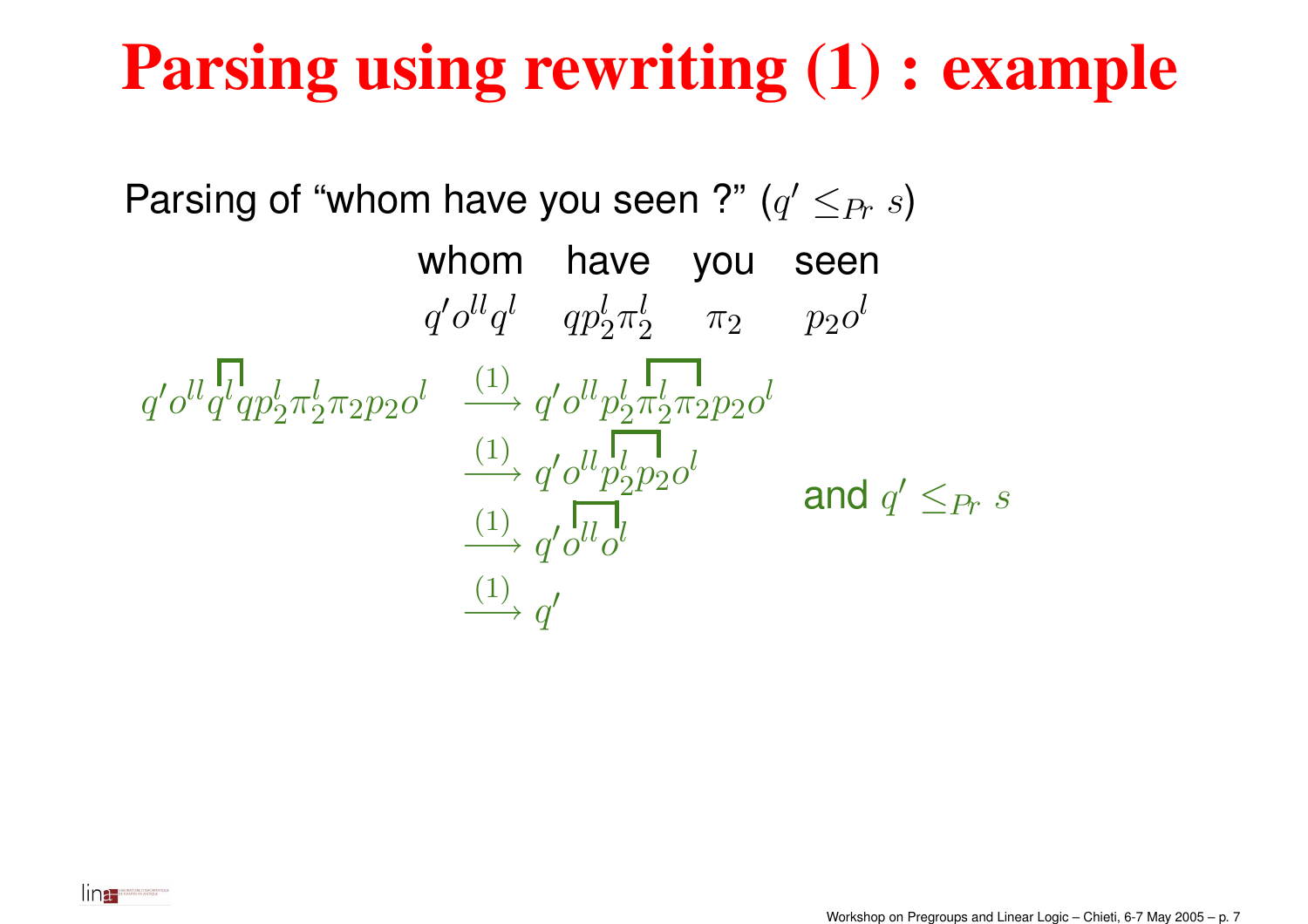# **Parsing using rewriting (1) : "proof net"**

Parsing of "whom have you seen ?"  $(q' \leq_{Pr} s)$ 

whom have you seen

 $q'\mathit{o}^{ll}q^{l} \quad qp_{2}^{l}\pi_{2}^{l} \quad \, \pi_{2} \quad \quad p_{2}\mathit{o}^{l}$ 

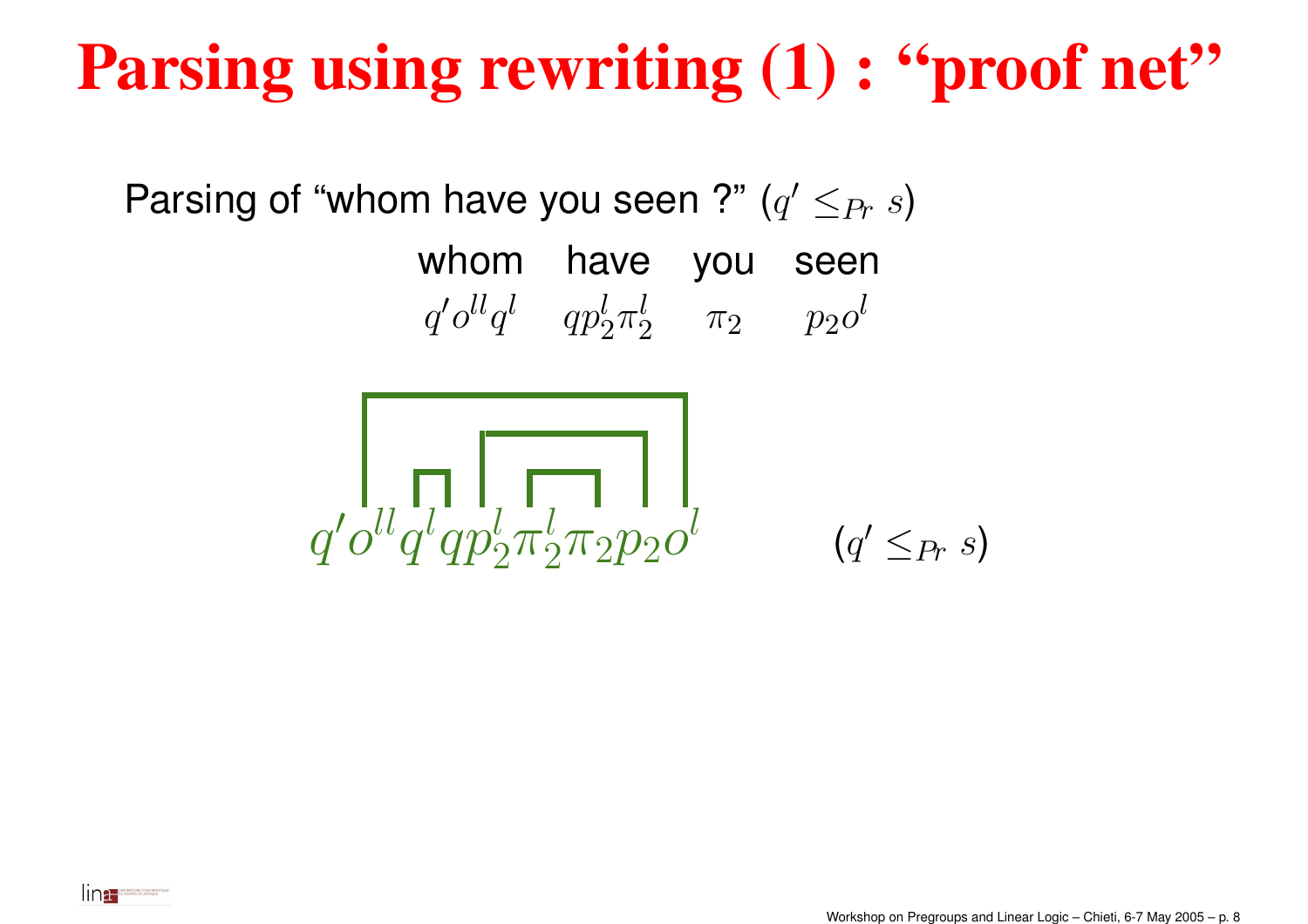#### **Parsing with word separation (list)**

Three rewriting rules  $(\Gamma, \Delta \in Tp^*, X, Y \in Tp, p, q \in Pr)$ :

- **•** [M] (merge):  $\Gamma$ , X, Y,  $\Delta \xrightarrow{M} \Gamma$ , XY,  $\Delta$ .
- **•** [I ] (internal):  $\Gamma$ ,  $Xp^{(n)}q^{(n+1)}Y$ ,  $\Delta \longrightarrow \Gamma$ ,  $XY$ ,  $\Delta$ , if  $q \leq_{Pr} p$ and  $n$  is even or if  $p\leq_{Pr} q$  and  $n$  is odd.
- **•** [E] (external):  $\Gamma$ ,  $Xp^{(n)}$ ,  $q^{(n+1)}Y$ ,  $\Delta \stackrel{E}{\longrightarrow} \Gamma$ ,  $X$ ,  $Y$ ,  $\Delta$ , if  $q \leq_{Pr} p$  and n is even or if  $p \leq_{Pr} q$  and n is odd.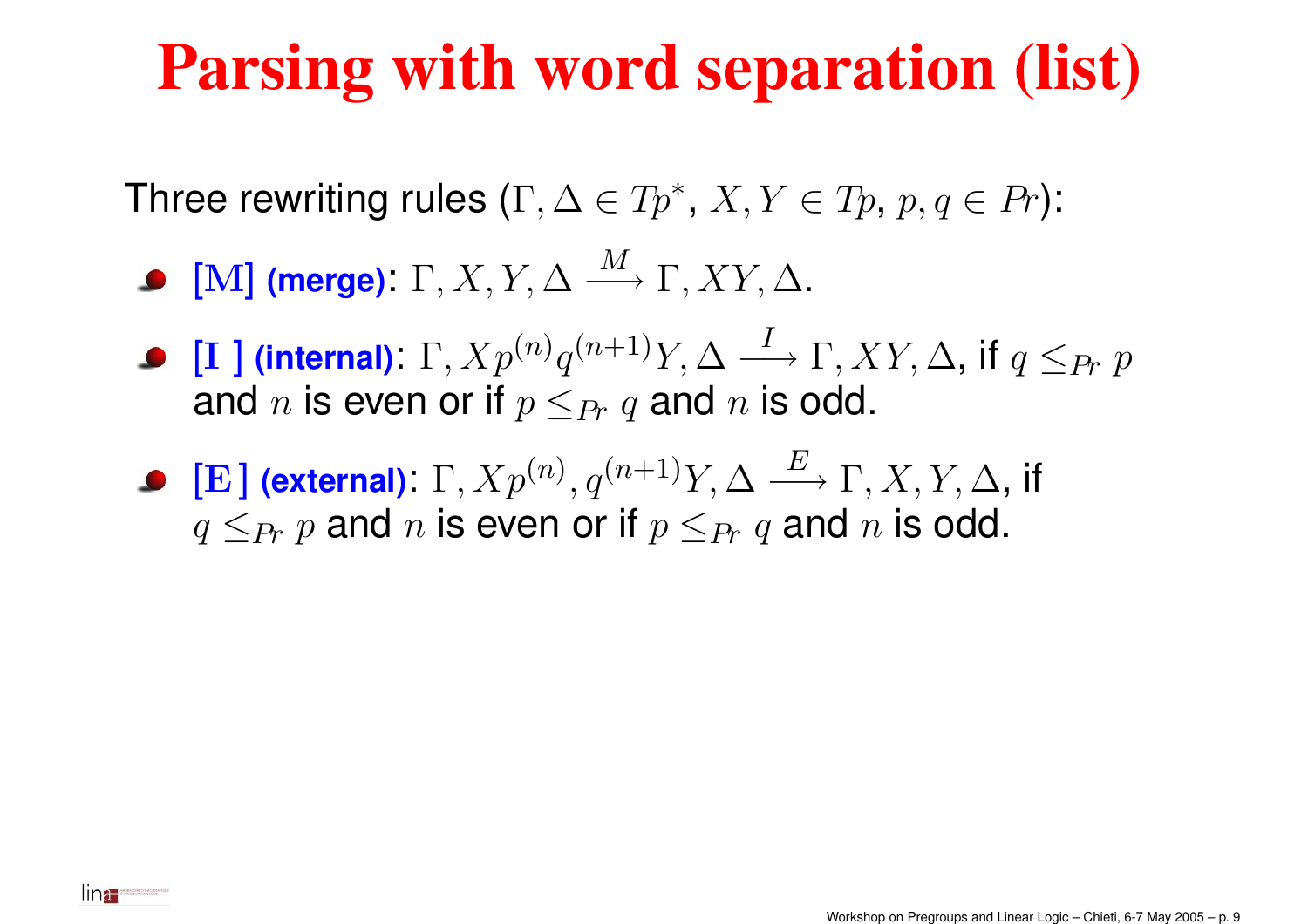## **Parsing with word separation (example)**

Parsing of "whom have you seen ?"  $(q' \leq_{Pr} s)$ whom have you seen  $q'\mathit{o}^{ll}q^{l} \quad qp_{2}^{l}\pi_{2}^{l} \quad \, \pi_{2} \quad \quad p_{2}\mathit{o}^{l}$  $q'\mathit{o}^{ll} \frac{\textbf{I}_l}{q}, \frac{\textbf{I}}{q} p_2^l \pi_2^l, \pi_2, p_2 \mathit{o}^l \quad \stackrel{E}{\longrightarrow} q' \mathit{o}^{ll}, \left| \mathit{p}_2^l \pi_2^l, \pi_2 \right|, p_2 \mathit{o}^l$  $\stackrel{M}{\longrightarrow}$  $\stackrel{\vee\!L}{\longrightarrow} q'o^{ll}, p_2^l\pi^l_2\pi_2, p_2o^{ll}$  $\stackrel{I}{\longrightarrow}$  $\stackrel{I}{\longrightarrow} q'o^{ll}, \frac{p_l^l}{p_2^l}, \frac{p_2}{p_2}o^l$  $\stackrel{E}{\longrightarrow} q' o^{ll}, \big| \, , o^{l}$  $\stackrel{M}{\longrightarrow} q' \stackrel{!}{\rightarrow} l l l, o^l$  $\xrightarrow{E} q'$ and  $q' <_{Pr} s$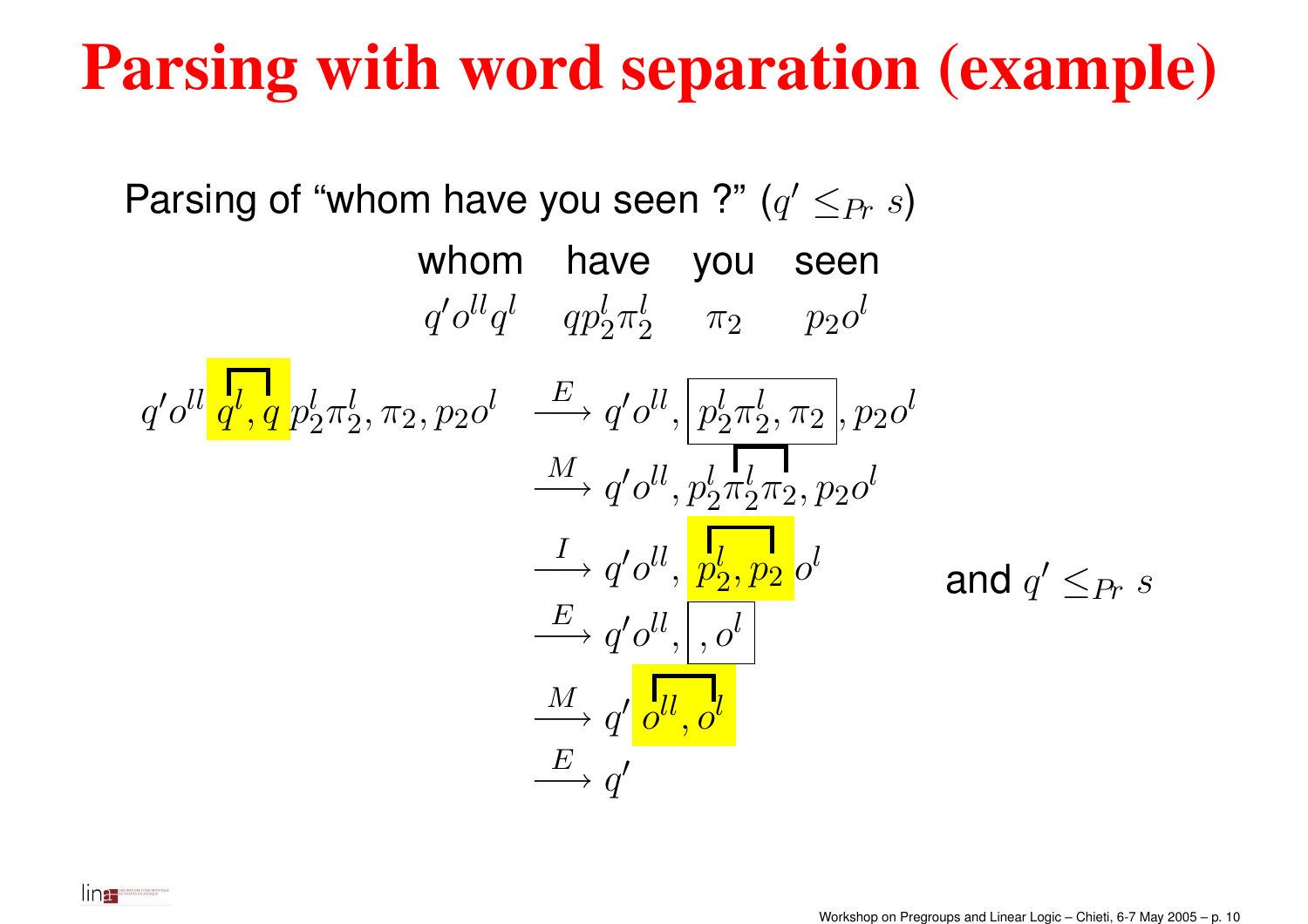## **Parsing with word separation (lemma)**

Parsing (for a pregroup grammar) can be done using  $\frac{MIE^*}{\longrightarrow}$ :  $v_1 \cdots v_n \in \mathcal{L}(G)$  iff for  $1\leq i\leq n,$   $\exists X_{i}\in I(v_{i})$  and  $\exists s^{\prime}\in Pr$  such that:

$$
\begin{cases} X_1, \cdots, X_n \stackrel{MIE^*}{\longrightarrow} s' \\ s' \leq_{Pr} s \end{cases}
$$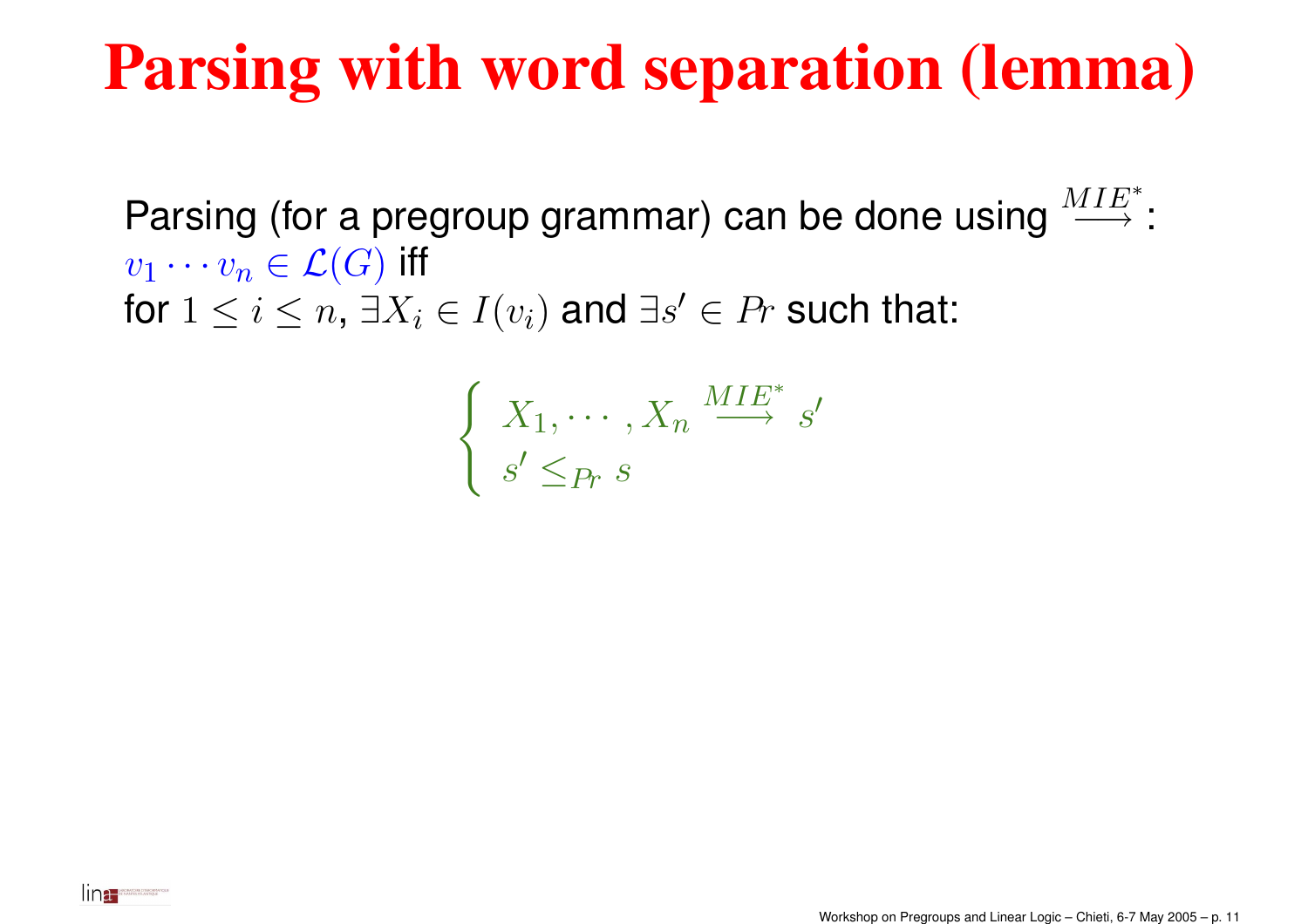#### **Internal before Merge/External (lemma)**

 $\stackrel{I}{\longrightarrow}$  can be performed before  $\stackrel{M}{\longrightarrow}$  and  $\stackrel{E}{\longrightarrow}$ :  $v_1 \cdots v_n \in \mathcal{L}(G)$  iff for  $1\leq i\leq n,$   $\exists X_{i}\in I(v_{i}),$   $\exists Y_{i}\in Tp$  and  $\exists s^{\prime}\in Pr$  such that:

$$
\begin{cases} \text{ for } 1 \leq i \leq n, X_i \xrightarrow{I^*} Y_i \\ Y_1, \cdots, Y_n \xrightarrow{M E^*} s' \\ s' \leq_{Pr} s \end{cases}
$$

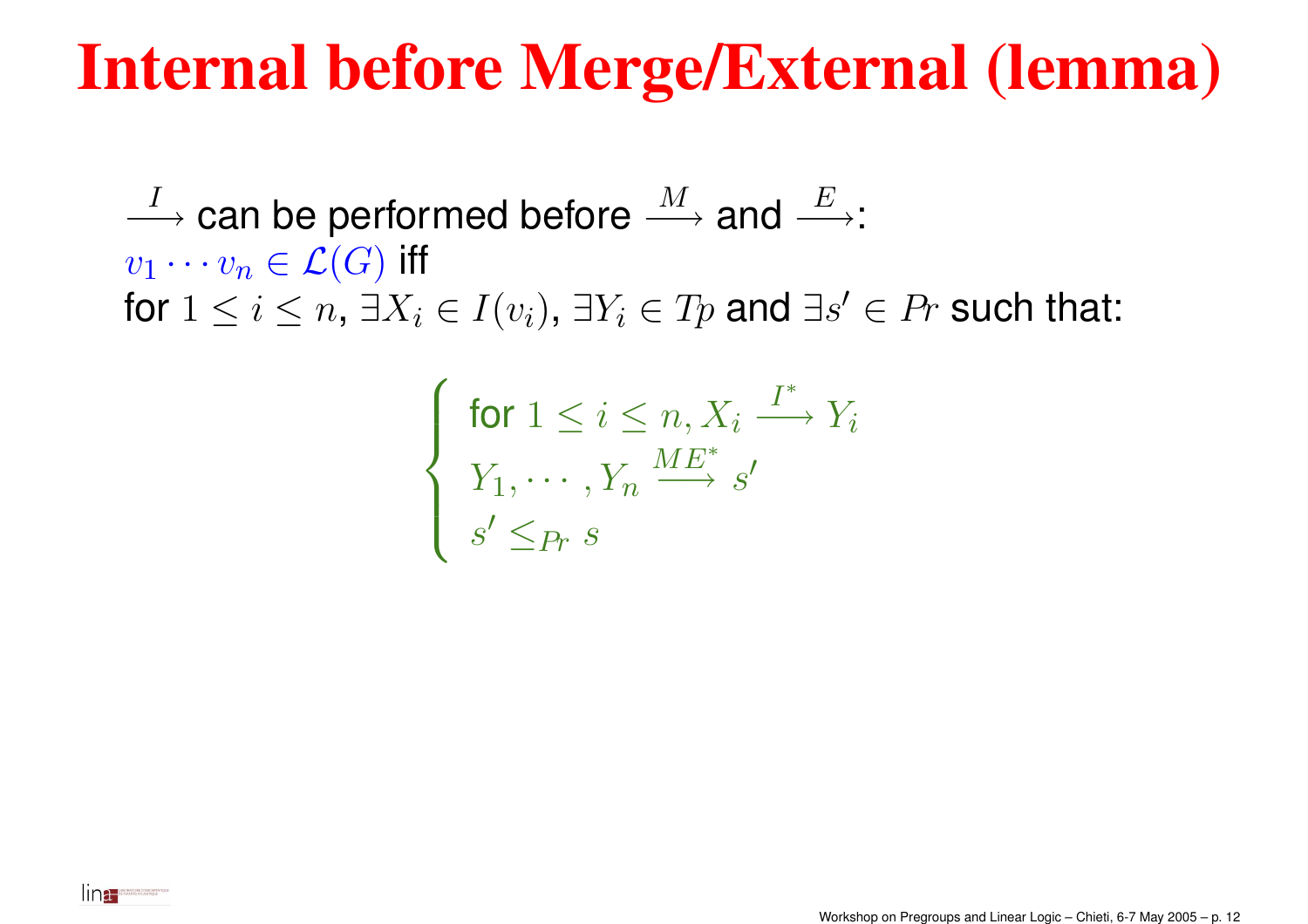## **Internal before Merge/External (example)**

$$
q' o^{ll} \frac{\sqrt{q'} q'}{q', q} p_2^l \pi_2^l, \pi_2, p_2 o^l \xrightarrow{E} q' o^{ll}, \boxed{p_2^l \pi_2^l, \pi_2}, p_2 o^l
$$
  
\n
$$
\xrightarrow{M} q' o^{ll}, p_2^l \frac{\sqrt{q'}}{q' \pi_2^l, \pi_2}, p_2 o^l
$$
  
\n
$$
\xrightarrow{I} q' o^{ll}, \boxed{p_2^l, p_2^l} o^l
$$
  
\n
$$
\xrightarrow{E} q' o^{ll}, \boxed{o^l} \xrightarrow{M} q' \frac{\sqrt{q''}}{o^{ll}, o^l} \xrightarrow{E} q'
$$
  
\nbecomes:  
\n
$$
q' o^{ll} \frac{\sqrt{q'}}{q', q} p_2^l \pi_2^l, \pi_2, p_2 o^l \xrightarrow{E} q' o^{ll}, p_2^l \frac{\sqrt{q'}}{q_2^l, \pi_2}, p_2 o^l
$$
  
\n
$$
\xrightarrow{M} q' o^{ll}, \boxed{p_2^l, p_2^l, p_2^l}
$$
  
\n
$$
\xrightarrow{M} q' o^{ll}, \boxed{p_2^l, p_2^l, p_2^l}
$$
  
\n
$$
\xrightarrow{E} q' o^{ll}, \boxed{o^l} \xrightarrow{M} q' \frac{\sqrt{q''}}{o^{ll}, o^l} \xrightarrow{E} q'
$$

lin<del>a r</del>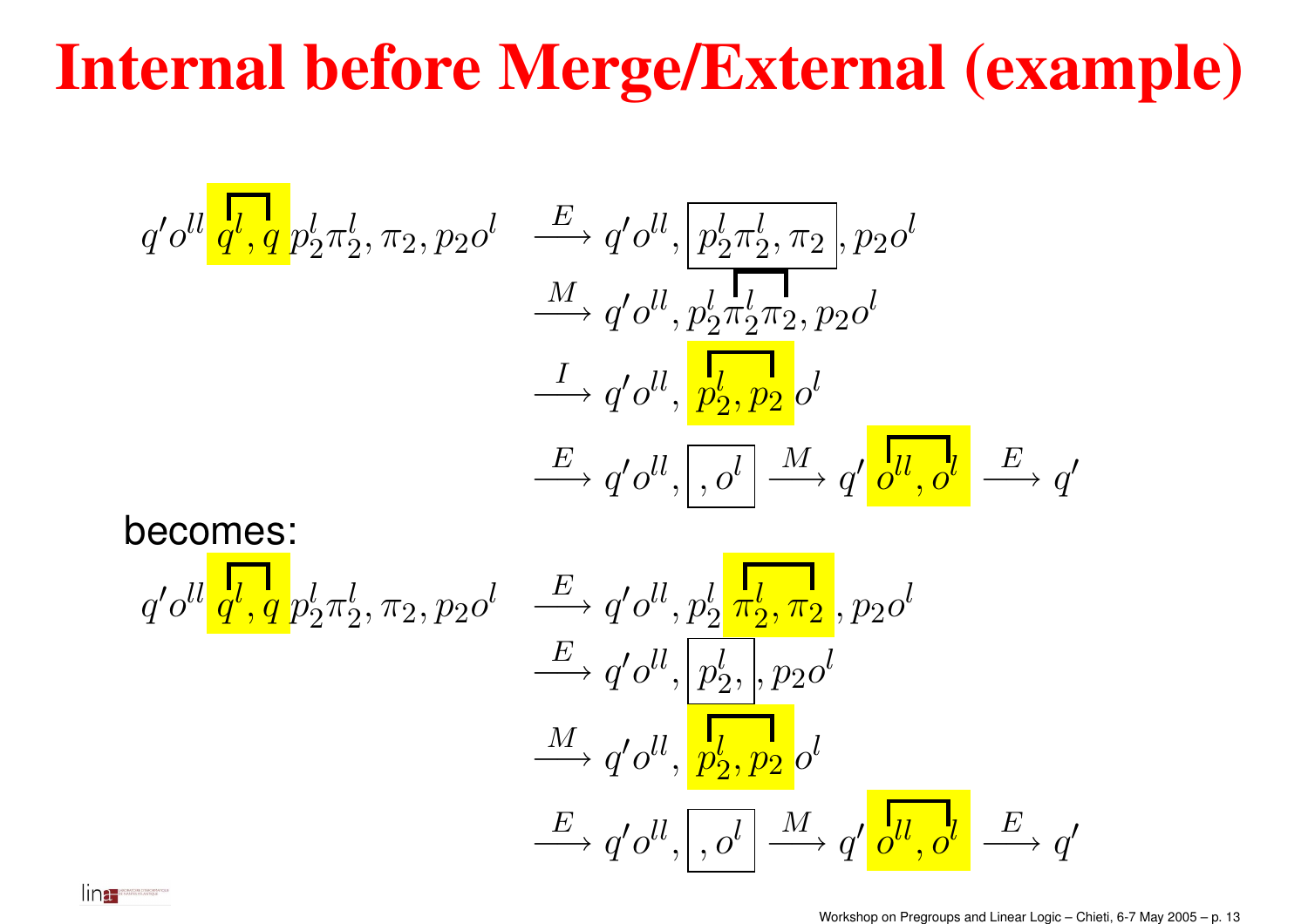#### **Partial composition**

 $E^\ast$  $\stackrel{E^*}{\longrightarrow}$  and  $\stackrel{M}{\longrightarrow}$  corresponding to the same couple of types are joined together in  $\stackrel{C}{\longrightarrow}$  :

[C] **(partial composition)**: For k <sup>∈</sup> N,  $\Gamma, Xp_1^{(n_1)}\cdots p_k^{(n_k)}, q_k^{(n_k+1)}\cdots q_1^{(n_1+1)}Y, \Delta\stackrel{E}{\longrightarrow} \Gamma, XY, \Delta,$  if  $q_i \leq_{Pr} p_i$  and  $n_i$  is even or if  $p_i \leq_{Pr} q_i$  and  $n_i$  is odd, for  $1\leq i\leq k$ .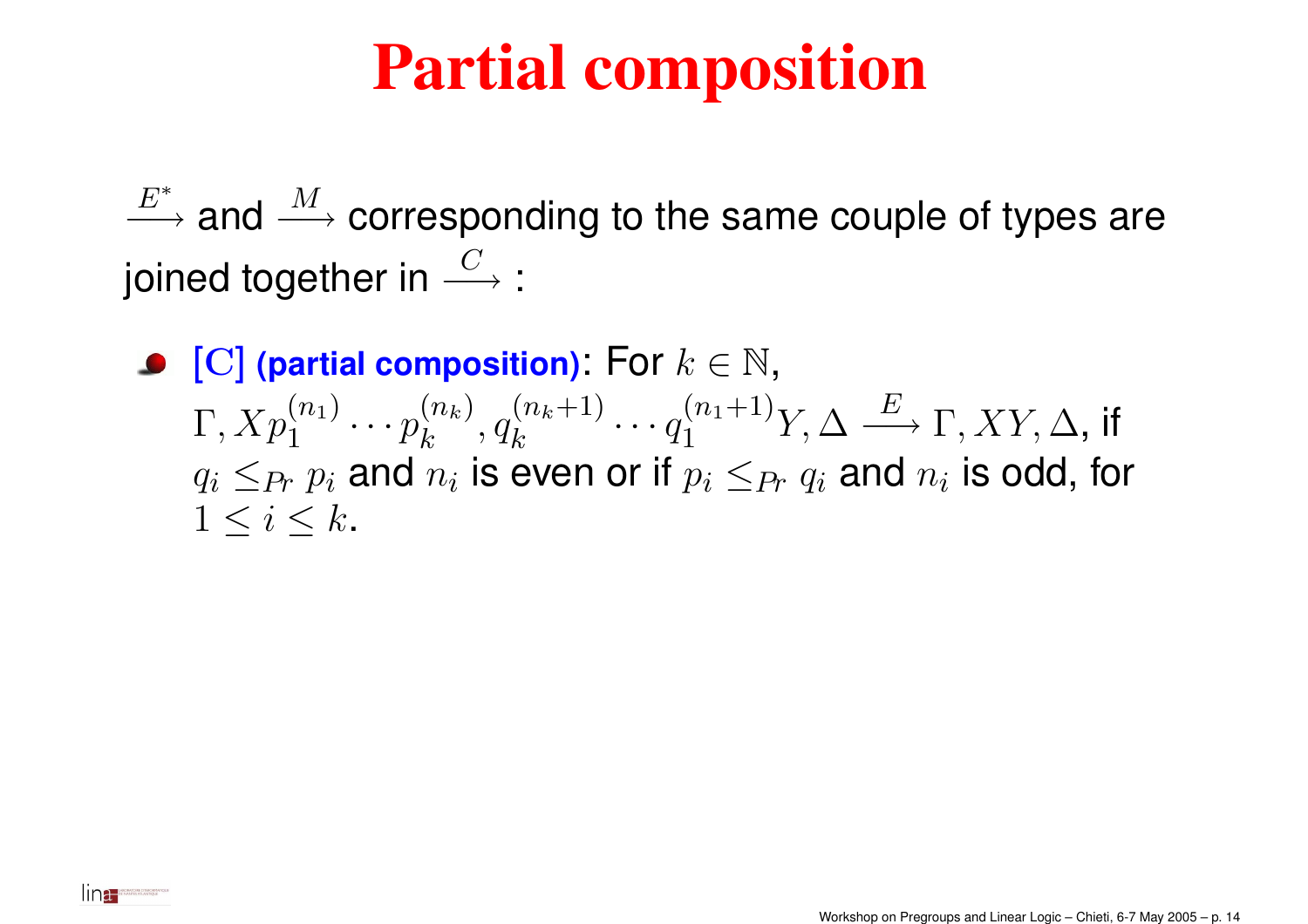#### **Partial composition (example)**

$$
q' o^{ll} \frac{\prod_{l=1}^{n} p_l}{q', q} p_2^l \pi_2^l, \pi_2, p_2 o^l \xrightarrow{E} q' o^{ll}, p_2^l \frac{\prod_{l=1}^{n} p_l}{p_2^l, p_2 o^l}
$$
\n
$$
\xrightarrow{M} q' o^{ll}, \frac{\prod_{l=1}^{n} p_l}{p_2^l, p_2} o^l
$$
\n
$$
\xrightarrow{E} q' o^{ll}, \frac{\prod_{l=1}^{n} q'}{\prod_{l=1}^{n} q'} \xrightarrow{E} q'
$$
\nbecomes:

$$
q' o^{ll} \frac{\sqrt{q' \cdot q}}{q', q} p_2^l \pi_2^l, \pi_2, p_2 o^l \xrightarrow{E} q' o^{ll}, \frac{\sqrt{q \cdot q \cdot q}}{p_2^l \pi_2^l, \pi_2} \pi_2^{l'}, p_2 o^l
$$

$$
\xrightarrow{C} q' o^{ll}, \frac{\sqrt{q \cdot q \cdot q}}{q', o^{ll}}, \frac{\sqrt{q \cdot q \cdot q}}{q'} \xrightarrow{C} q' \frac{\sqrt{q \cdot q \cdot q}}{q', o^{ll}}, \frac{E}{q'} \xrightarrow{q'}
$$

Inc. **Experimental Contract Contract Contract**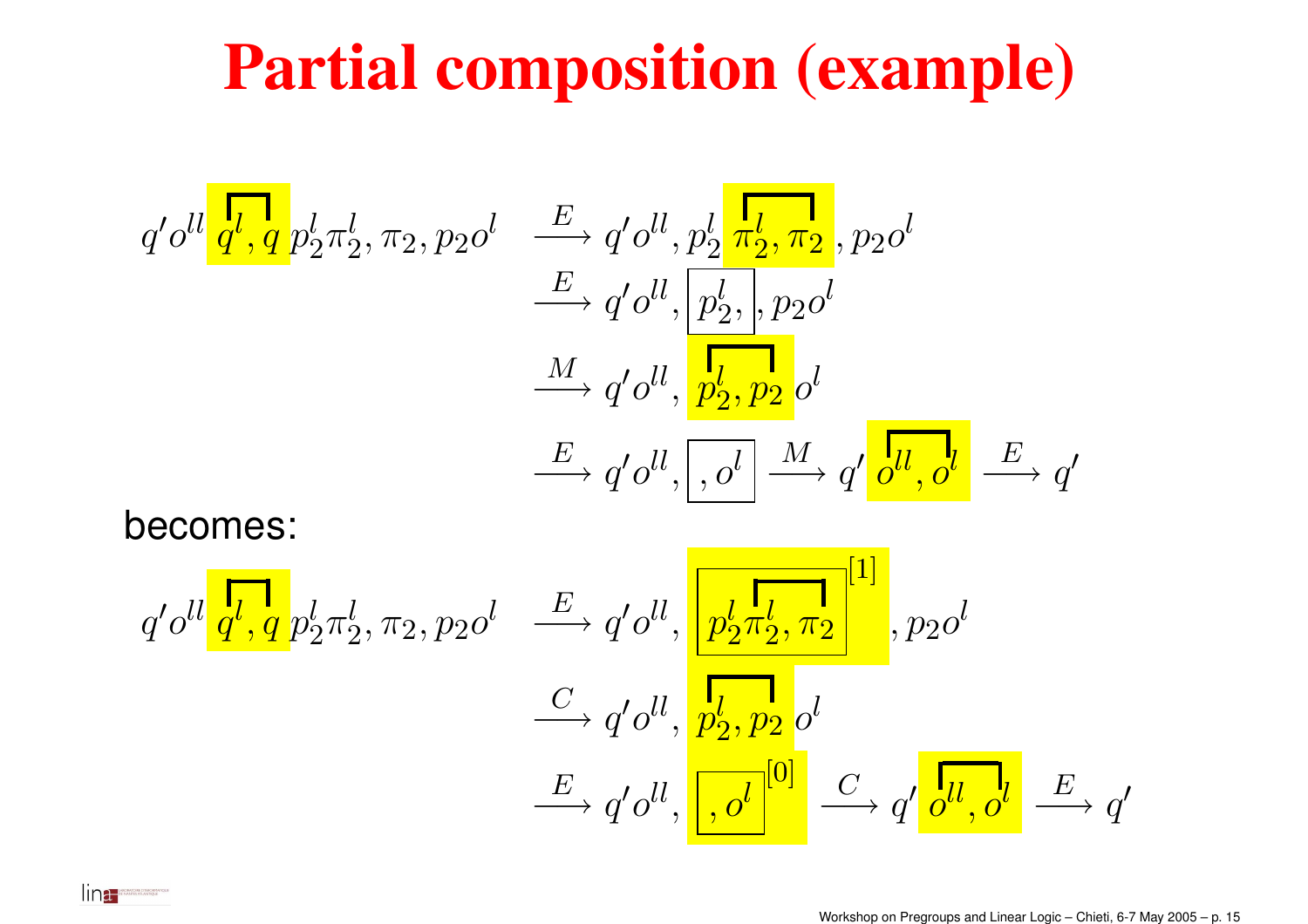#### **Partial composition (lemma)**

Lemma:

For a list of types  $\Gamma$  and  $p \in Pr$ ,  $\Gamma \xrightarrow{ME^*} p$  iff  $\Gamma \xrightarrow{C^*} p$ 

Corollary:  $v_1 \cdots v_n \in \mathcal{L}(G)$  iff for  $1\leq i\leq n,$   $\exists X_{i}\in I(v_{i}),$   $\exists Y_{i}\in Tp$  and  $\exists s^{\prime}\in Pr$  such that:

$$
\begin{cases} \text{ for } 1 \leq i \leq n, X_i \xrightarrow{I^*} Y_i \\ Y_1, \cdots, Y_n \xrightarrow{C^*} s' \\ s' \leq_{Pr} s \end{cases}
$$

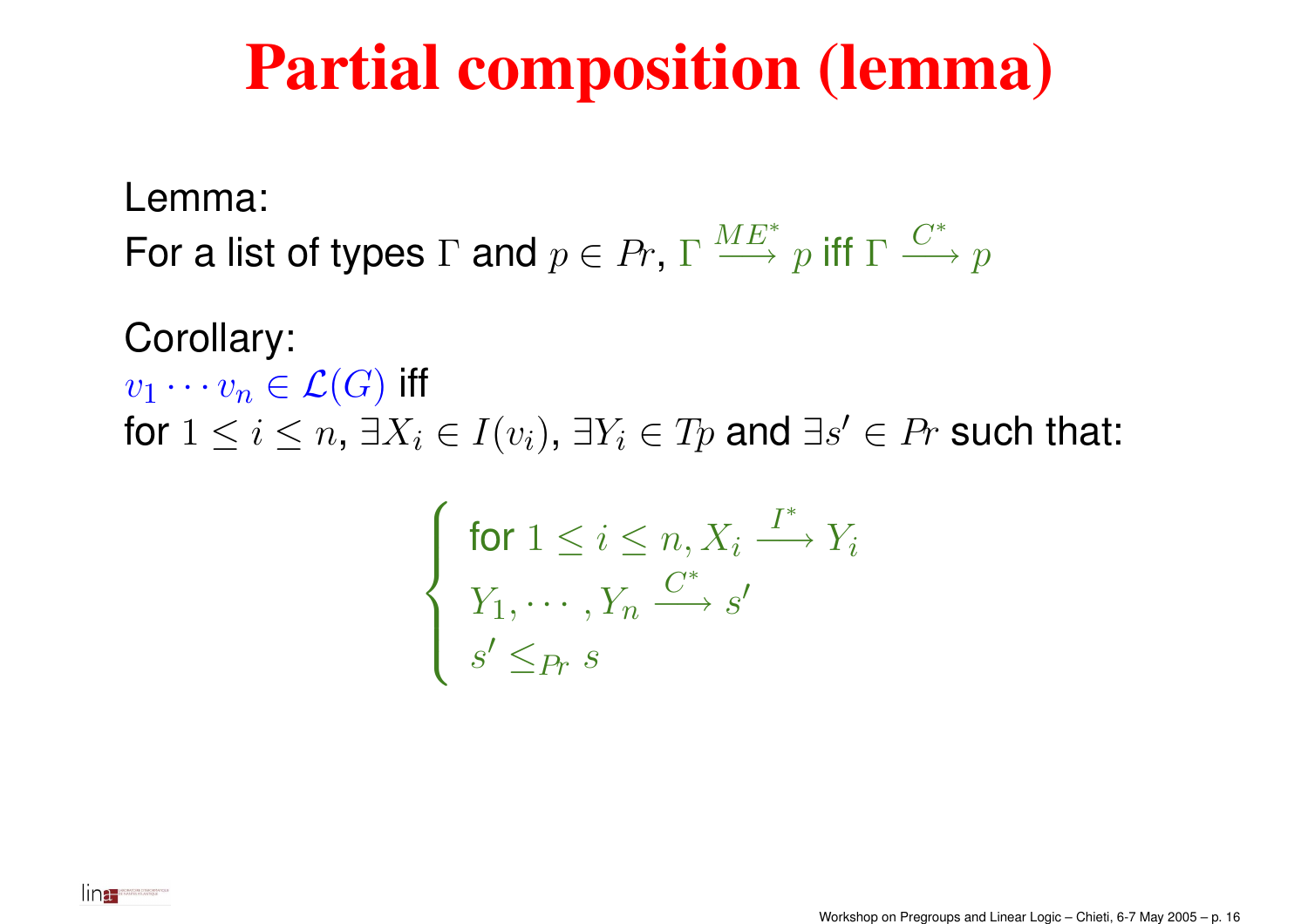#### **Partial composition (example)**

$$
q' o^{ll} \frac{\sqrt{q'} q' \sqrt{q}}{q' \sqrt{q'} q} \frac{p_2^l \pi_2^l}{p_2^l \pi_2^l} \pi_2, p_2 o^l \xrightarrow{\qquad E} q' o^{ll}, \frac{p_2^l \frac{\sqrt{q'}}{q} \pi_2^l, p_2 o^l}{\qquad \qquad \xrightarrow{\qquad H} q' o^{ll}, \frac{p_2^l, p_2 o^l}{p_2^l, p_2} o^l \xrightarrow{\qquad E} q' o^{ll}, \frac{p_2^l \sqrt{q'}}{q'} \frac{\sqrt{q'}}{q'} \frac{\sqrt{q'}}{q'} \frac{\sqrt{q'}}{q' \sqrt{q'} q' \pi_2^l \pi_2^l} \pi_2^{[1]}, \pi_2, p_2 o^l \xrightarrow{\qquad C} \frac{\sqrt{q'} o^{ll} p_2^l \pi_2^l, \pi_2}{\sqrt{q'} o^{ll} p_2^l \pi_2^l, \pi_2} \pi_2^{[1]}, p_2 o^l \xrightarrow{\qquad \qquad Q' \frac{\sqrt{q'}}{q'} \frac{\sqrt{q'}}{q'} \frac{\sqrt{q'}}{q'} \pi_2^l} \pi_2^{[1]}, p_2 o^l \xrightarrow{\qquad \qquad Q' \frac{\sqrt{q'}}{q'} \frac{\sqrt{q'}}{q'} \frac{\sqrt{q'}}{q'} \pi_2^l} \pi_2^{[1]}, p_2 o^l \xrightarrow{\qquad \qquad Q' \frac{\sqrt{q'}}{q'} \frac{\sqrt{q'}}{q'} \frac{\sqrt{q'}}{q'} \pi_2^l} \pi_2^{[1]}, p_2 o^l \xrightarrow{\qquad \qquad Q' \frac{\sqrt{q'}}{q'} \frac{\sqrt{q'}}{q'} \frac{\sqrt{q'}}{q'} \frac{\sqrt{q'}}{q'} \pi_2^{[1]}, p_2 o^l \xrightarrow{\qquad \qquad Q' \frac{\sqrt{q'}}{q'} \frac{\sqrt{q'}}{q'} \frac{\sqrt{q'}}{q'} \pi_2^{[1]}, p_2 o^l \xrightarrow{\qquad \qquad Q' \frac{\sqrt{q'}}{q'} \frac{\sqrt{q'}}{q'} \frac{\sqrt{q'}}{q'} \pi_2^{[1]}, q_2 o^l \xrightarrow{\qquad \qquad Q' \frac{\sqrt{q'}}{q'} \frac{\sqrt{q'}}{q'} \frac{\sqrt{q'}}{q'} \pi_2^{[1]}, q_2 o^l \xrightarrow{\q
$$

 $\stackrel{C}{\longrightarrow}$ 

lina-

 $\stackrel{C}{\longrightarrow} q'$ 

 $\longrightarrow q^{\prime}\textcolor{blue}{o^{ll}p_2^l}, p_2^{\prime}\textcolor{blue}{o^{ll}}$ 

[2]

Workshop on Pregroups and Linear Logic – Chieti, 6-7 May 2005 – p. 17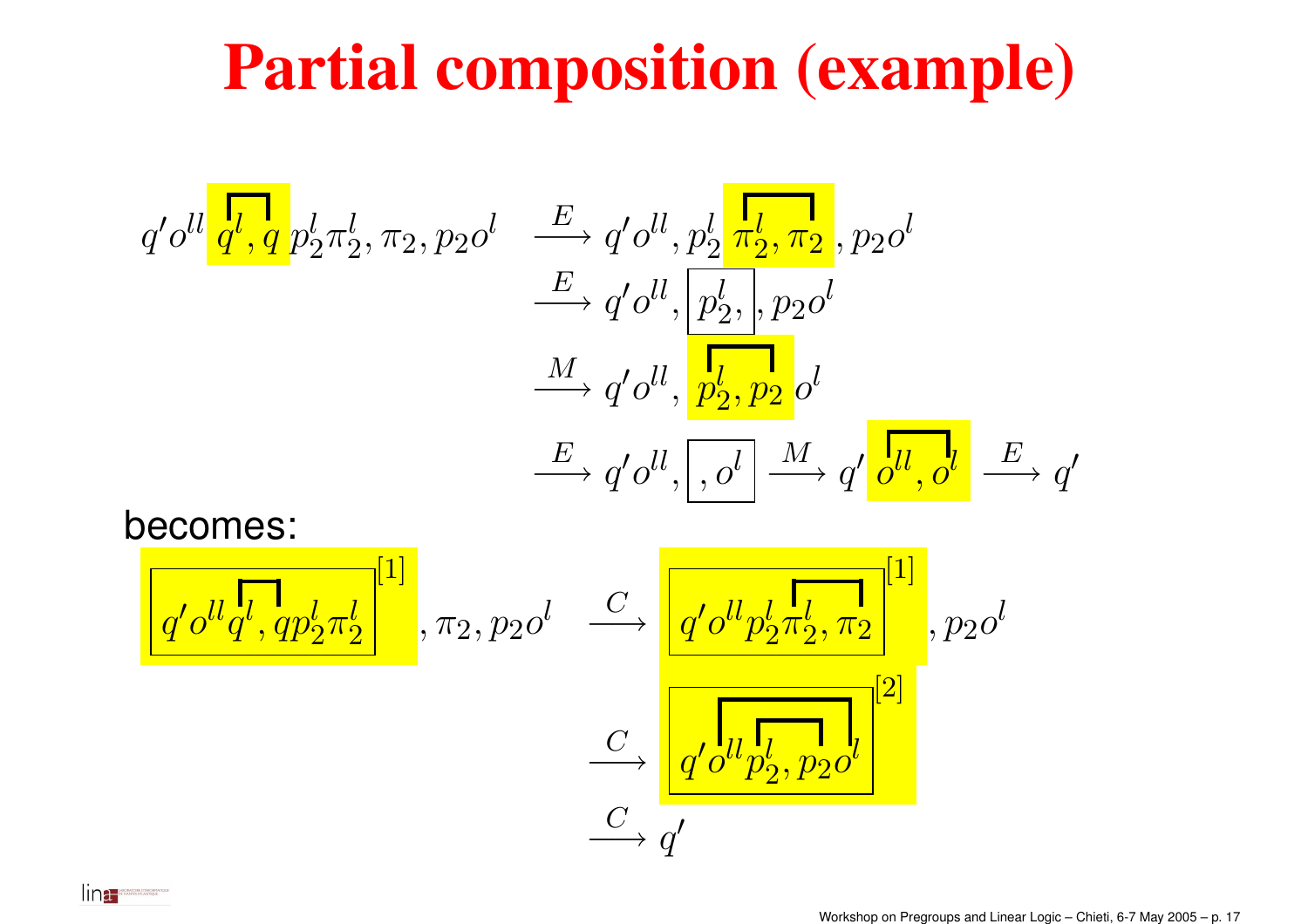## **Partial composition (parse tree)**



corresponds to the following parse tree:

$$
\left[\frac{\boxed{q' o^{l} q^{l}, q p_2^{l} \pi_2^{l}}^{[1]} }{q' o^{l} q^{l}, q p_2^{l} \pi_2^{l}}^{[1]} , \pi_2\right]^{[2]}, p_2 o^{l}
$$

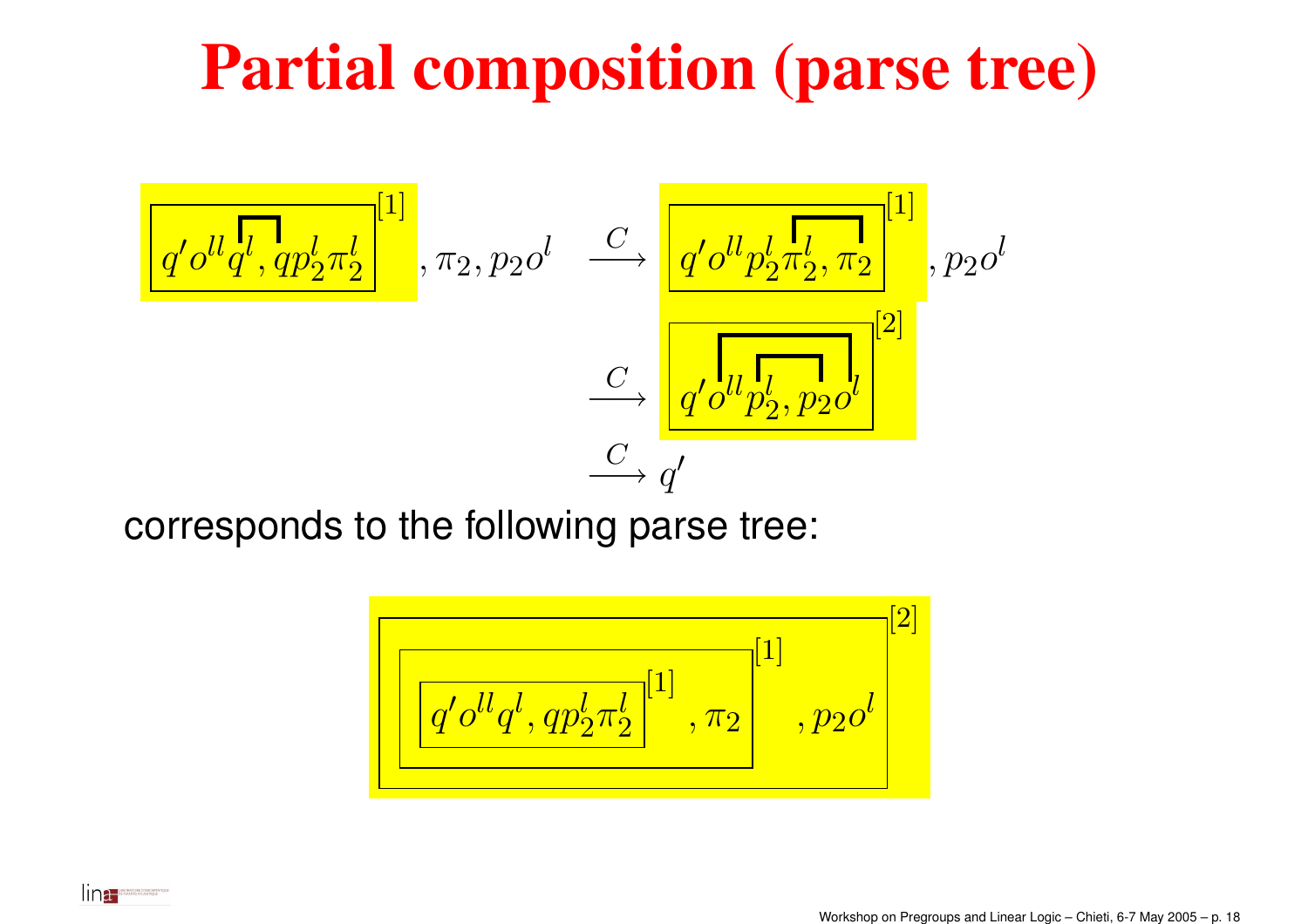## **Parsing using partial composition**

Partial composition does not give <sup>a</sup> polynomial parsing algorithm because the result of partial composition is not bounded by the lexicon:

$$
\Gamma, \frac{\boxed{q'b^{ll}q^l, qp_2^l\pi_2^l}}{3\ ,\ 3}^{\begin{bmatrix}1\end{bmatrix}}, \Delta \quad \xrightarrow{C} \quad \Gamma, q'b^{ll}p_2^l\pi_2^l, \Delta
$$

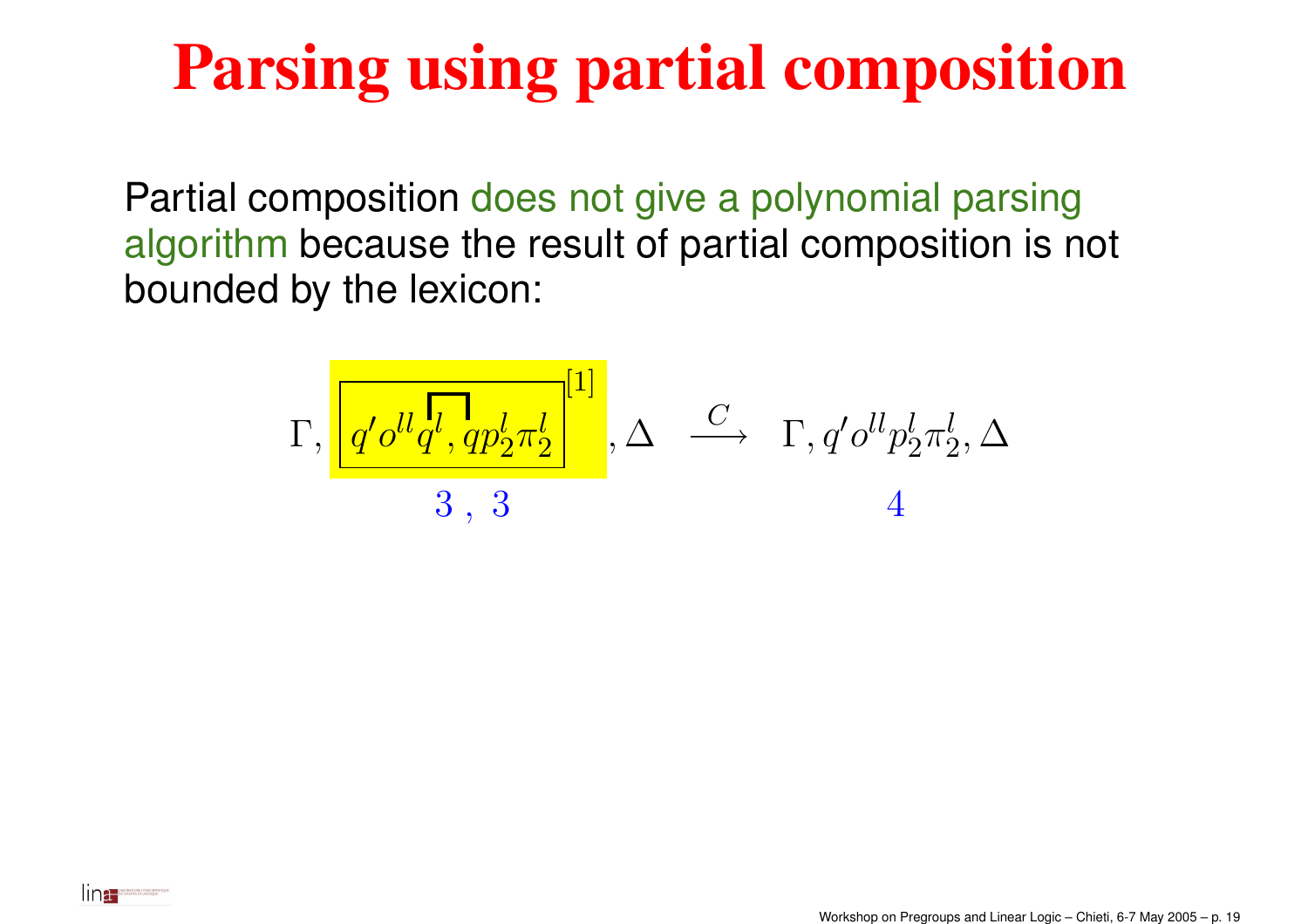# **Majority partial composition**

A partial composition  $\stackrel{C}{\longrightarrow}$  is a majority partial composition (noted  $\overset{\textcircled}{\longrightarrow}$ ) if the width of the result is less or equal to the maximum of the widths of the arguments

A non majoritory partial composition:

$$
\Gamma,\boxed{q' o^{ll} q^l,q p_2^l \pi_2^l}^{[1]}, \Delta \stackrel{C}{\longrightarrow} \Gamma, q' o^{ll} p_2^l \pi_2^l, \Delta
$$

A majoritory partial composition:

$$
\Gamma, \left[\frac{\sqrt{q'}\rho^{ll}q^l,qo^l\pi_2^l}{q'o^{ll}q^l,qo^l\pi_2^l}\right], \Delta \stackrel{\textcircled{\tiny{\textcircled{\tiny \textcirc}}} }{\longrightarrow} \Gamma, q'\pi_2^l, \Delta
$$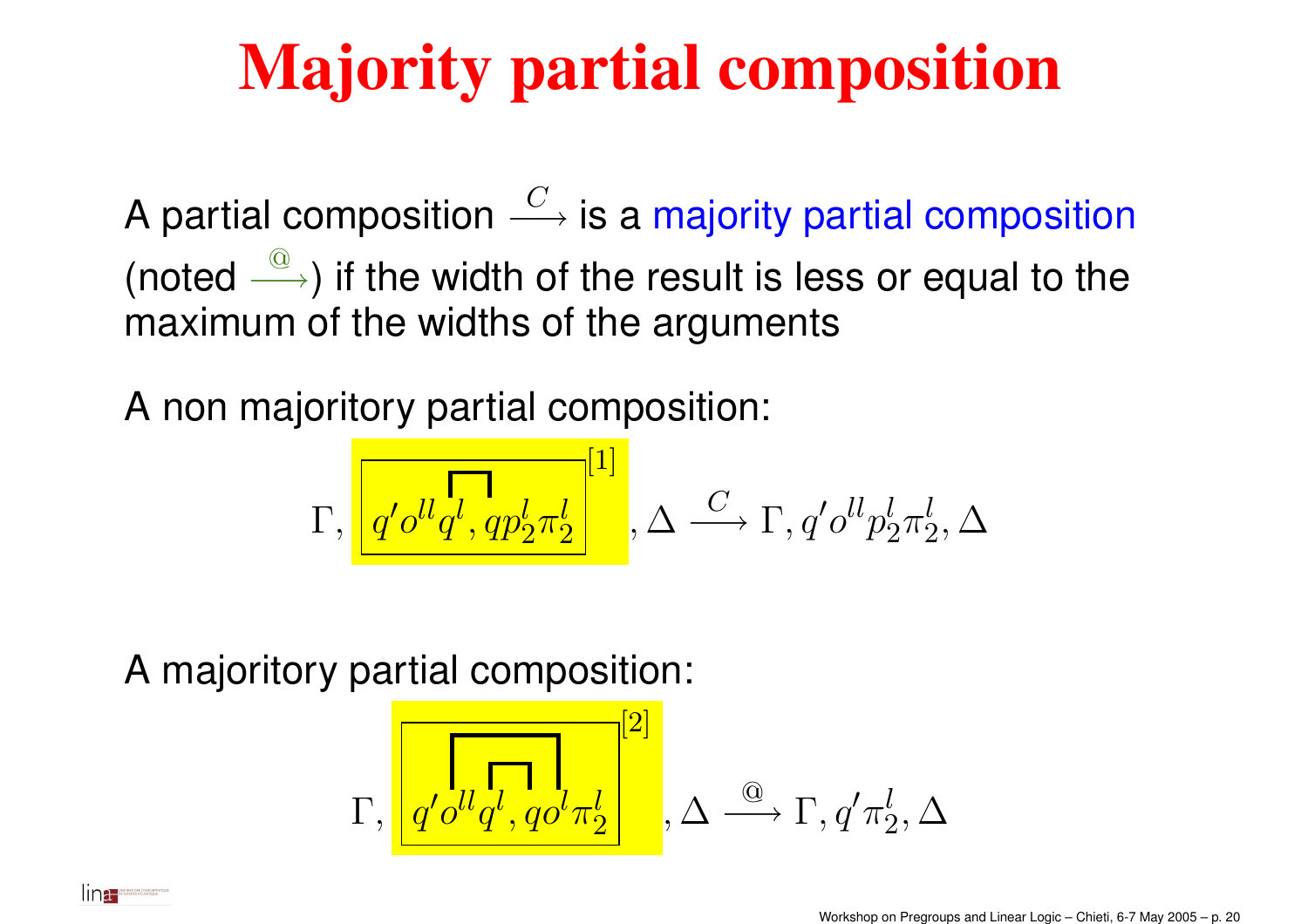## **Parsing using majority composition**

Main theorem:

 $v_1 \cdots v_n \in \mathcal{L}(G)$  iff

for  $1\leq i\leq n,$   $\exists X_{i}\in\mathcal{R}_{I^*}(I)(v_i),$  and  $\exists s'\in Pr$  such that:

$$
\begin{cases} X_1, \cdots, X_n \stackrel{\textcircled{\tiny{A}}^*}{\longrightarrow} s' \\ s' \leq_{Pr} s \end{cases}
$$

where  $\mathcal{R}_{I^*}(I)$  is the completion of I by  $\stackrel{I^*}{\longrightarrow}$ 

**Proof**: property of (planar) proof nets. there exists <sup>a</sup> type in  $\Gamma$  that is only linked to its immediate neighour(s)

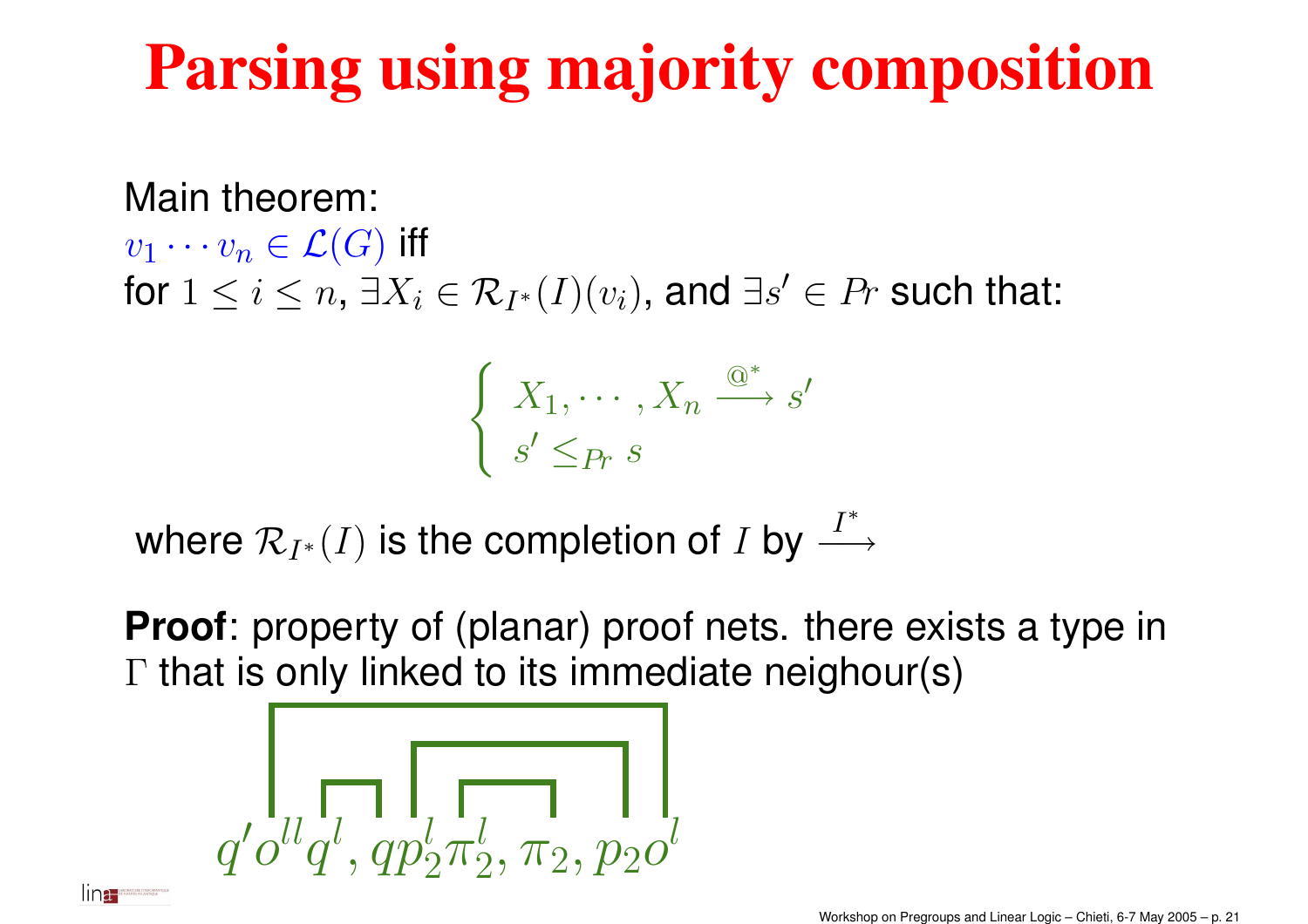#### **Parsing using @ (example)**



is transformed into:

lina<del>r</del>

$$
q' o^{ll} q^l, \underbrace{\overbrace{\left(q p_2^l \pi_2^l, \pi_2^l}^{[1]}\right)}_{\textcircled{\tiny \triangle}}, p_2 o^l \underbrace{\xrightarrow{\textcircled{\tiny \triangleleft}}}_{\textcircled{\tiny \triangleleft}} \underbrace{\overbrace{\left(q' o^{ll} q^l, qp_2^l\right)}^{[1]}}_{\textcircled{\tiny \triangleleft}} , p_2 o^l
$$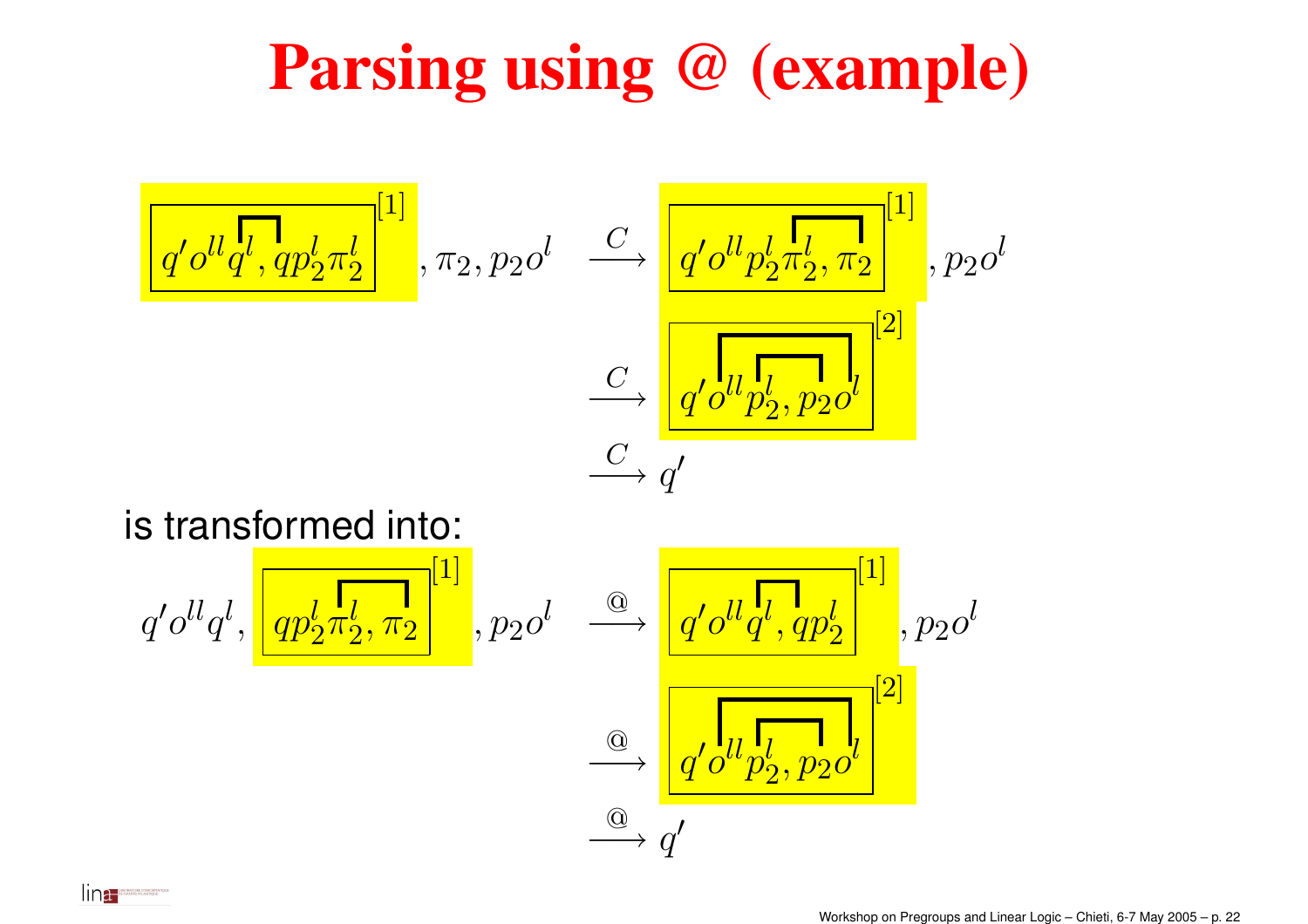## **Polynomial parsing using @**

Partial composition gives <sup>a</sup> polynomial parsing algorithm because the result of partial composition is bounded by the maximum width of the types of the lexicon.

For a grammar G and a list of words  $v_1, \dots, v_n \in \Sigma^+$ , we compute for  $1 \leq i \leq j \leq n$ ,  $T_{v_1,\dots,v_n}^G(i,j) \subset T_p$ , the possible types associated to the sublist of words  $v_i, \dots, v_j$  using majority partial composition:

$$
i = j: T_{v_1, \dots, v_n}^G(i, j) = \mathcal{R}_{I^*}(I)(v_i)
$$
  

$$
i < j: T_{v_1, \dots, v_n}^G(i, j) = \bigcup_{k=i}^{j-1} \left\{ Z \mid \exists X \in T_{v_1, \dots, v_n}^G(i, k) \atop \exists Y \in T_{v_1, \dots, v_n}^G(k+1, j) \right\}
$$

ina **Experimental**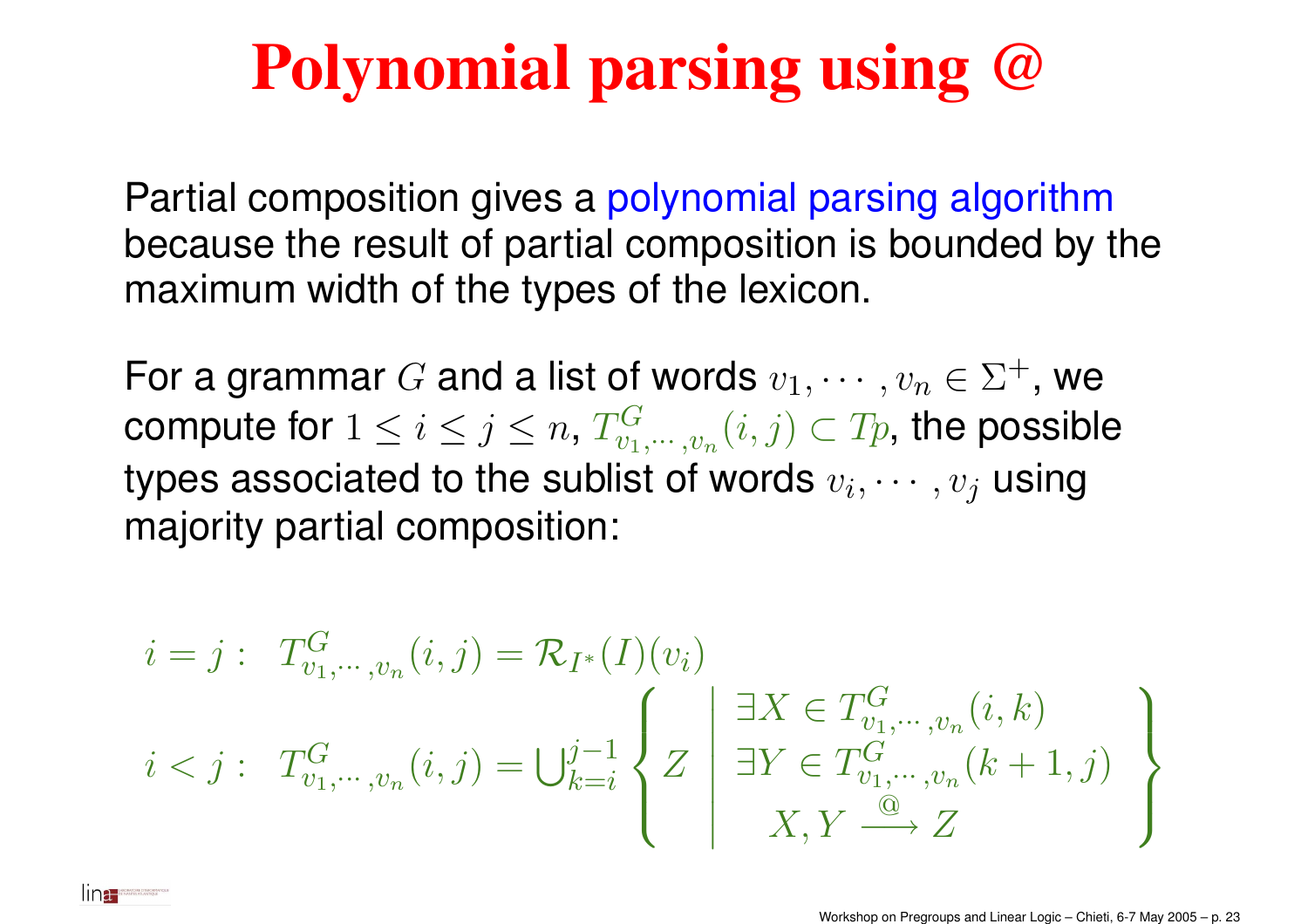## **Polynomial parsing using @**

 $v_1, \cdots, v_n \in \mathcal{L}(G)$  iff  $\exists s' \in Pr$  such that  $s' \in T_{v_1,\cdots,v_n}^G(1,n)$  and  $s' \leq_{Pr} s$ 

Algorithm:

lina.

- 1. Search the types associated by  $G$  to each word
- 2. Add the types deduced by  $\stackrel{I^*}{\longrightarrow}$
- 3. Compute recursively the possible types associated to <sup>a</sup> contiguous segment of words of the string using  $\stackrel{\textcircled{\textrm{Q}}}{\longrightarrow}$
- 4. Look at the primitive types associated to the complete string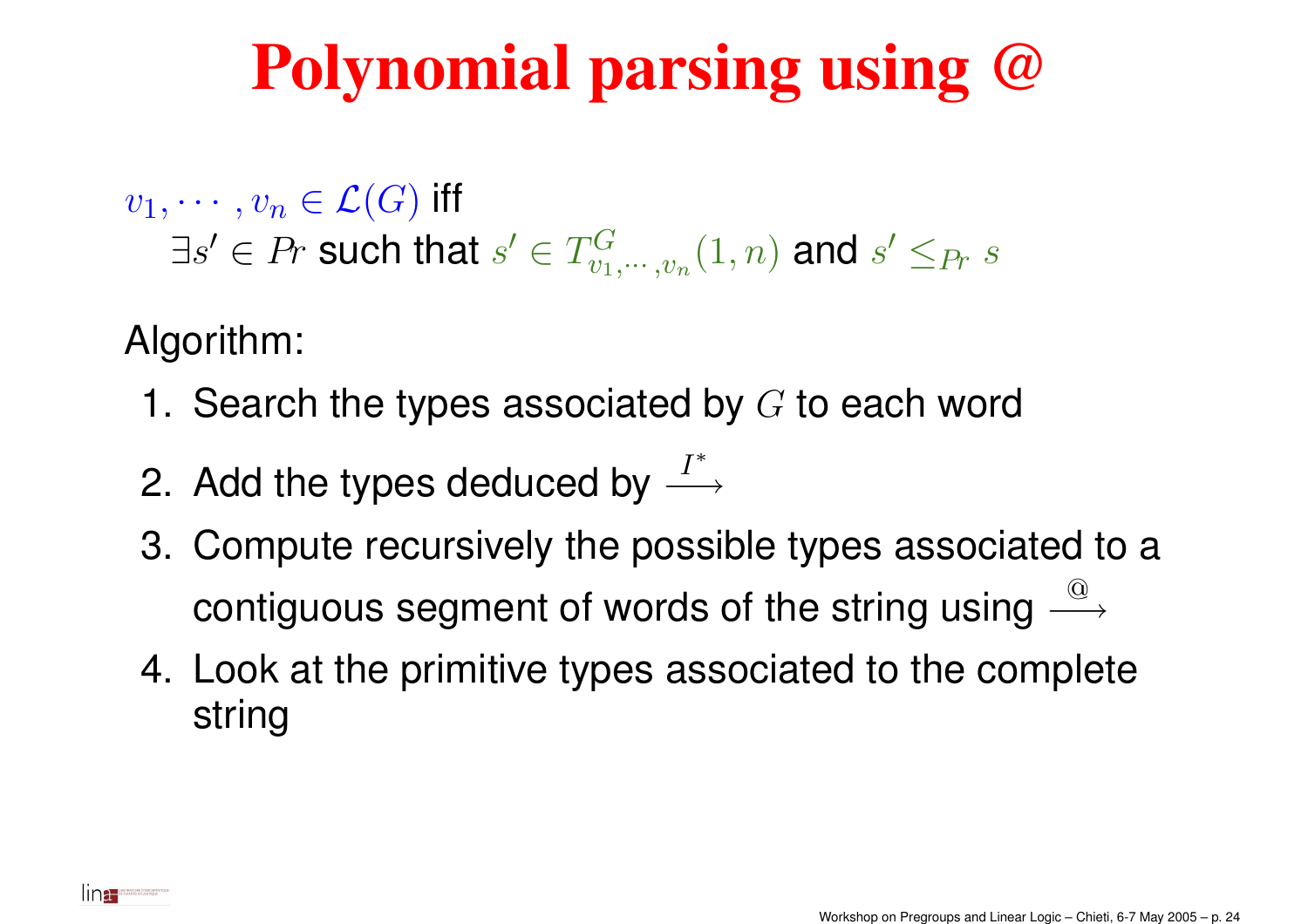Parsing of "whom have you seen ?"

1. Lexicon: whom  $\mapsto$   $\{q'o^{ll}q^{l}\}$ <br>
have  $\mapsto$   $\{qp_2^{l}\pi_2^{l}\}$ <br>
you  $\mapsto$   $\{\pi_2\}$ <br>
seen  $\mapsto$   $\{p_2o^{l}\}$ 

2. Completion of the lexicon using  $\stackrel{I}{\longrightarrow}$ : nothing to add

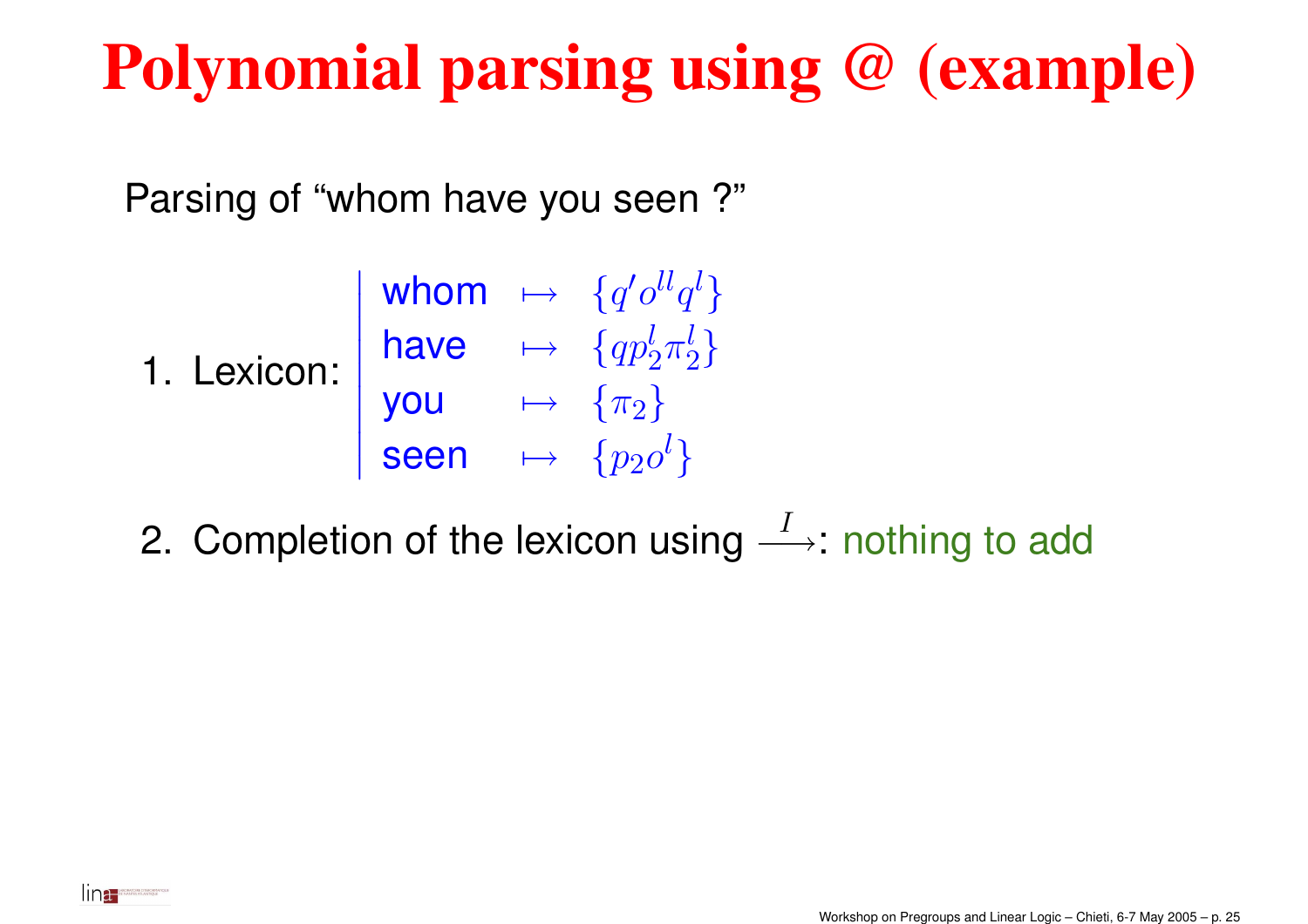Parsing of "whom have you seen ?"

lin<del>ar</del>

3. Types associated to segment of words:

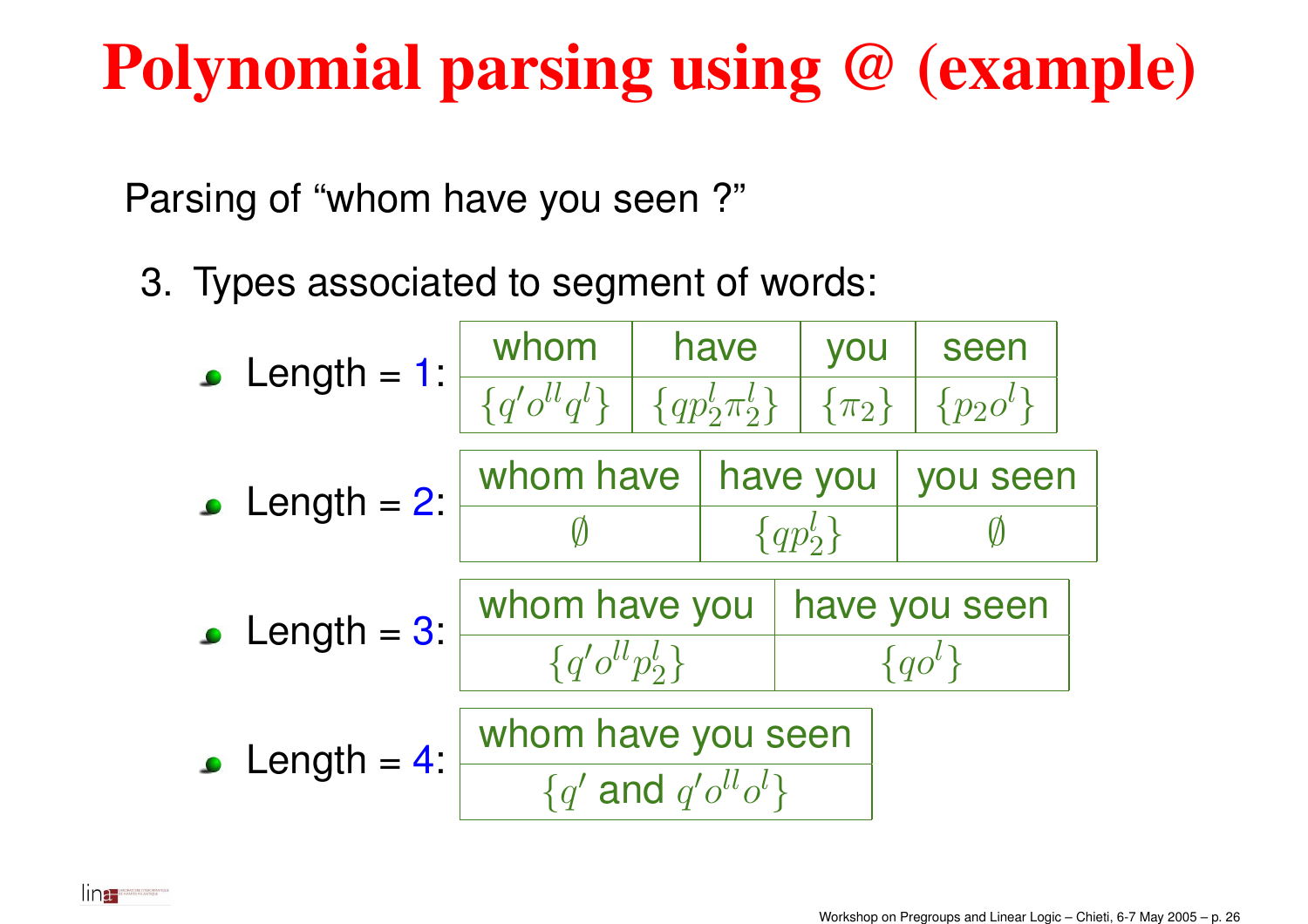Parsing of "whom have you seen ?"

4. Primitive types for the string:  $q'$  and  $q' \leq_{Pr} s$  $\Longrightarrow$  this is a correct sentence

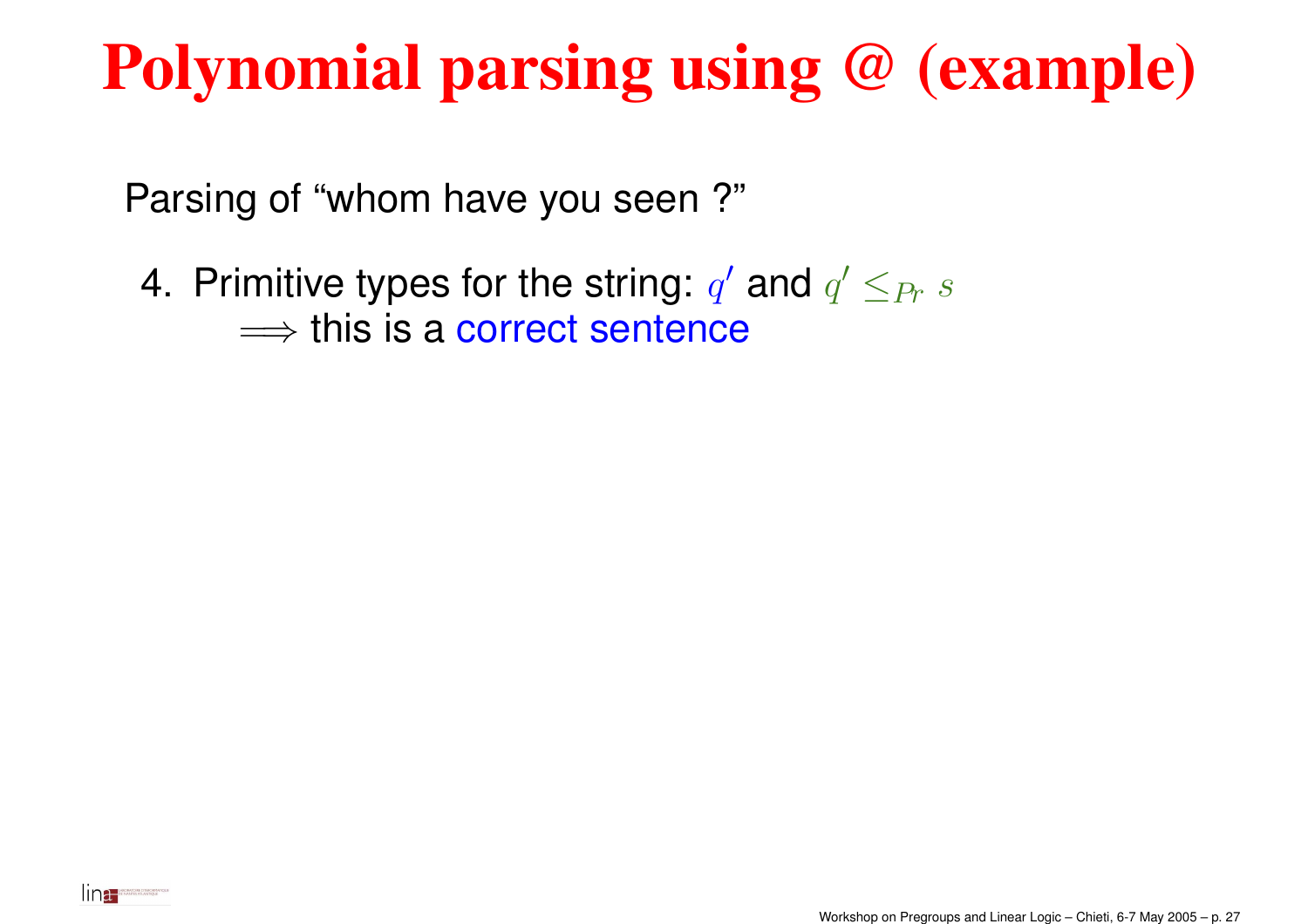Associativity usually gives several parse trees:

<sup>q</sup><sup>0</sup>ollql, qpl2πl2, <sup>π</sup><sup>2</sup> [1] [1] , <sup>p</sup>2o<sup>l</sup> [2] <sup>q</sup><sup>0</sup>ollql, qpl2πl2, <sup>π</sup><sup>2</sup> [1] , <sup>p</sup>2o<sup>l</sup> [1] [2]

#### Remark:

$$
\left[\frac{\sqrt{q' o^{l l} q^{l}, q p_2^l \pi_2^{l}}^{[1]}}{\sqrt{q' o^{l l} q^{l}, q p_2^l \pi_2^{l}}^{[1]}}, \pi_2\right]^{[2]}\right]
$$

is not <sup>a</sup> parse tree (one partial composition is not <sup>a</sup> majority partial composition)